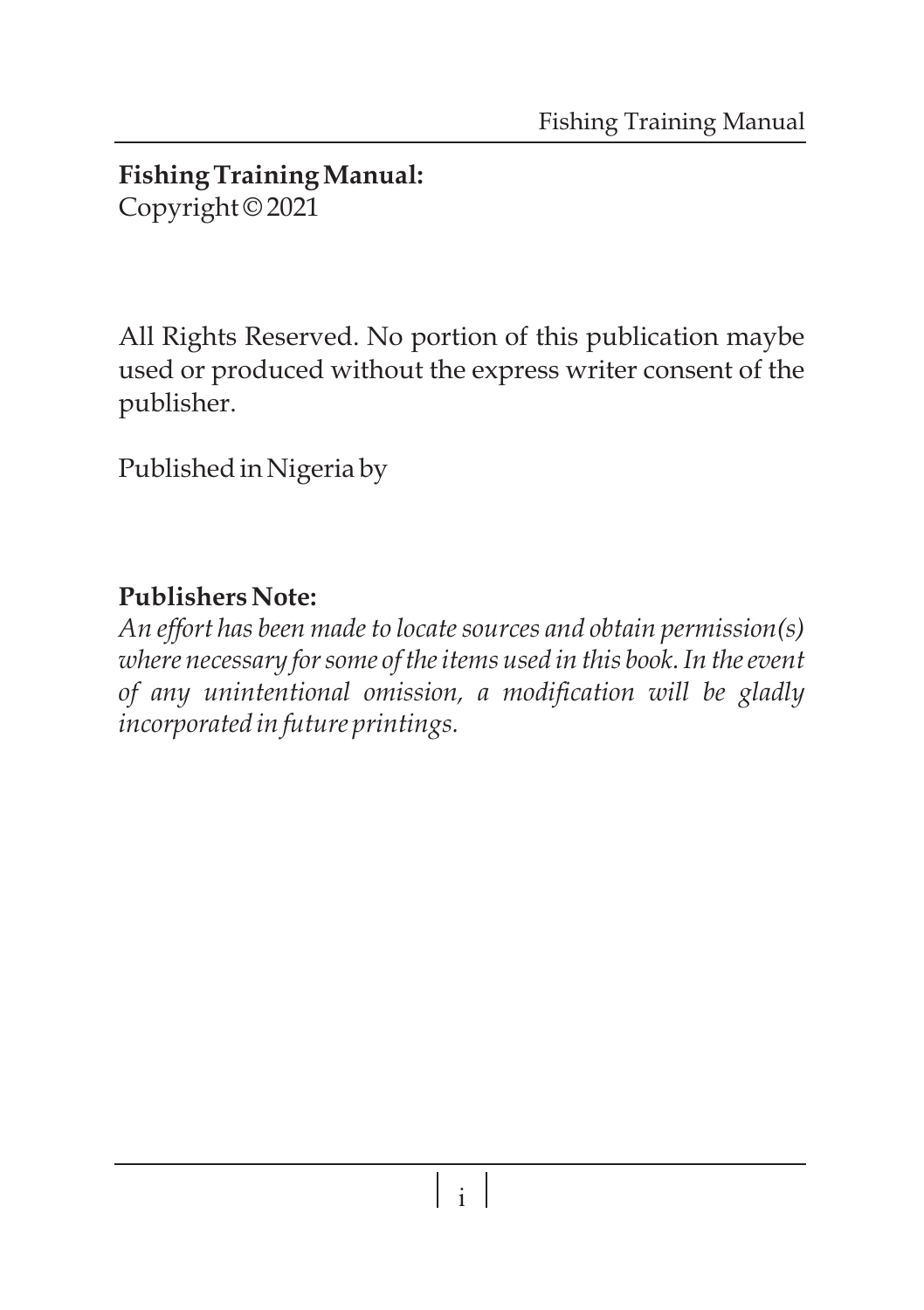# **TABLE OF CONTENT**

#### **MODULE 1: INTRODUCTION TO CATFISH PRODUCTION** Learning objective

#### **UNIT 1:**

- 1.0. Introduction and Definitions
- 1.1. Why Fish Farming
- 1.2. Culturable fish species in Nigeria
- 1.3. Labelled Diagram of an African Catfish
- 1.4. The commonly farmed African Catfishes in Nigeria
- 1.5. Advantages of farming Catfish
- 1.6. Pictures of Tilapia and the African knife fish

#### **UNIT 2**

- 2.0. General consideration in site selection for Aquaculture
- 2.1. Types of pond
- 2.2. Steps involved in concrete pond construction
- 2.3. Steps involved in installing plastic and collapsible tanks
- 2.4. Preparation of an Earthen pond for stocking
- 2.5. Preparation of a concrete pond for stocking
- 2.6. Preparation of collapsible and plastic pond for stocking
- 2.7. Factors to consider in selecting fish breed
- 2.8. Stocking management
- 2.9. Routine management and stocking techniques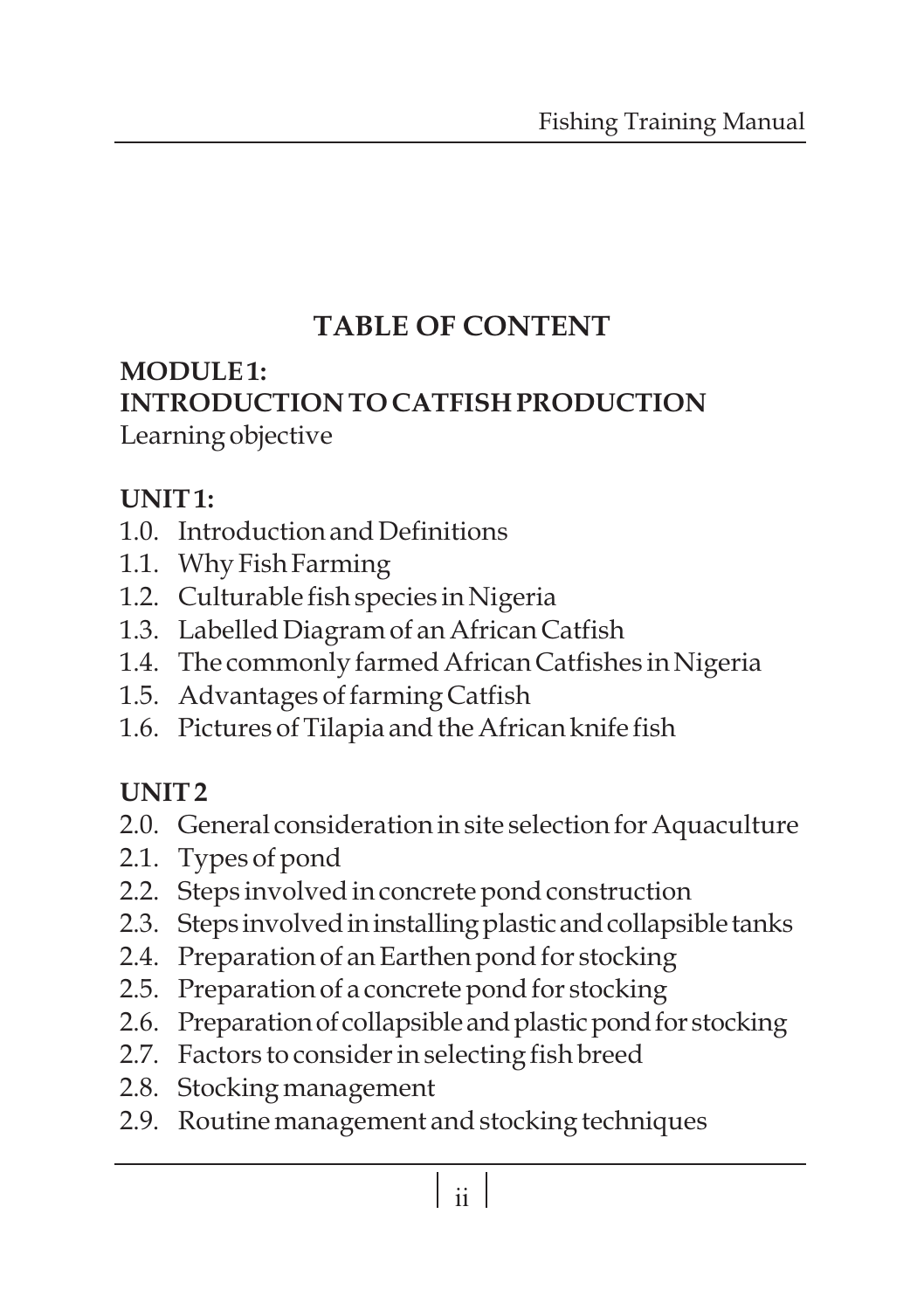# **UNIT 3:**

- 3.0. Feeds and feeding system
- 3.1. Types of feed
- 3.2. Feed grades

# **UNIT 4:**

- 4.0. Water sources and quality management
- 4.1. Dissolved Oxygen (DO)
- 4.2. Fish predator
- 4.3. Control of predator

# **UNIT 5:**

- 5.0. Stocking
- 5.1. Sorting/grading
- 5.2. Cropping and harvesting
- 5.3. Harvesting tips
- 5.4. Diseases in fish pond
- 5.5. Causes of diseases
- 5.6. Sign in diseased/infected fish
- 5.7. Solution
- 5.8. Post harvest handling
- 5.9. Commercialization

# **UNIT 6:**

- 6.0. Catfish production
- 6.1. Estimated capital expenditure for operating one collapsible tank
- 6.2. Estimated recurrent expenditure
- 6.3. Estimated revenue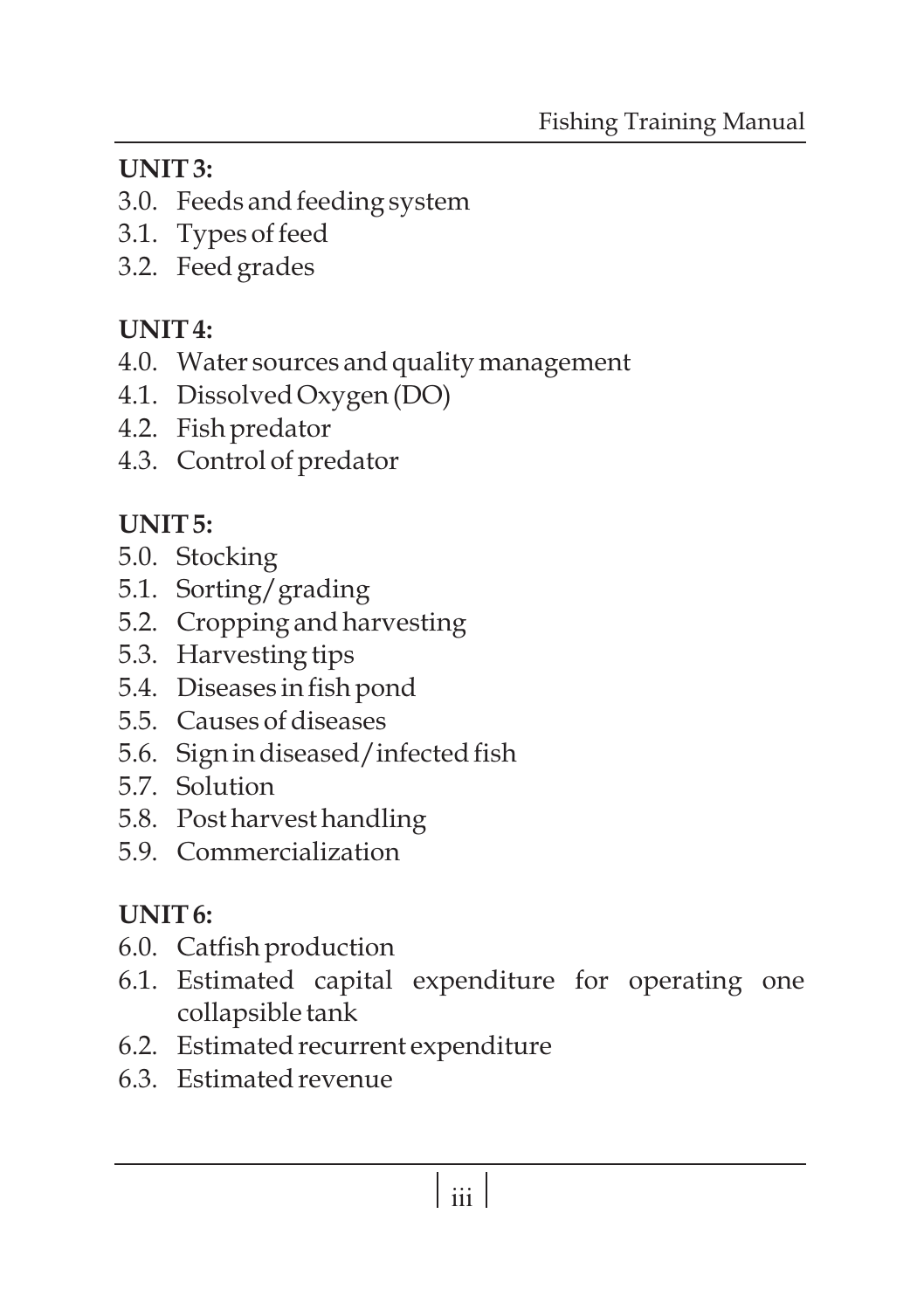## **MODULE 2: FISH PROCESSING AND VALUE ADDITION**

# **UNIT 1:**

- 1.0. Introduction
- 1.1. Different methods of fish preservation
- 1.2. Why fish processing, packaging, storage and marketing?
- 1.3. Processing, smoking, cooling and packaging
- 1.4. Consumables

# **UNIT 2:**

- 2.0. Flow chart of fish smoking
- 2.0. Different source of heat for fish cooking
- 2.1. Gutting
- 2.2. Washing
- 2.3. Drying
- 2.4. Diagram of a smoking kiln and smoking chamber
- 2.5. Maintenance of smoking kiln
- 2.6. Hygiene issues
- 2.7. Fish spoilage/damage
- 2.8. Prevention

# **UNIT 3:**

- 3.0. Cost benefit of smoke dried catfish
- 3.1. Conclusion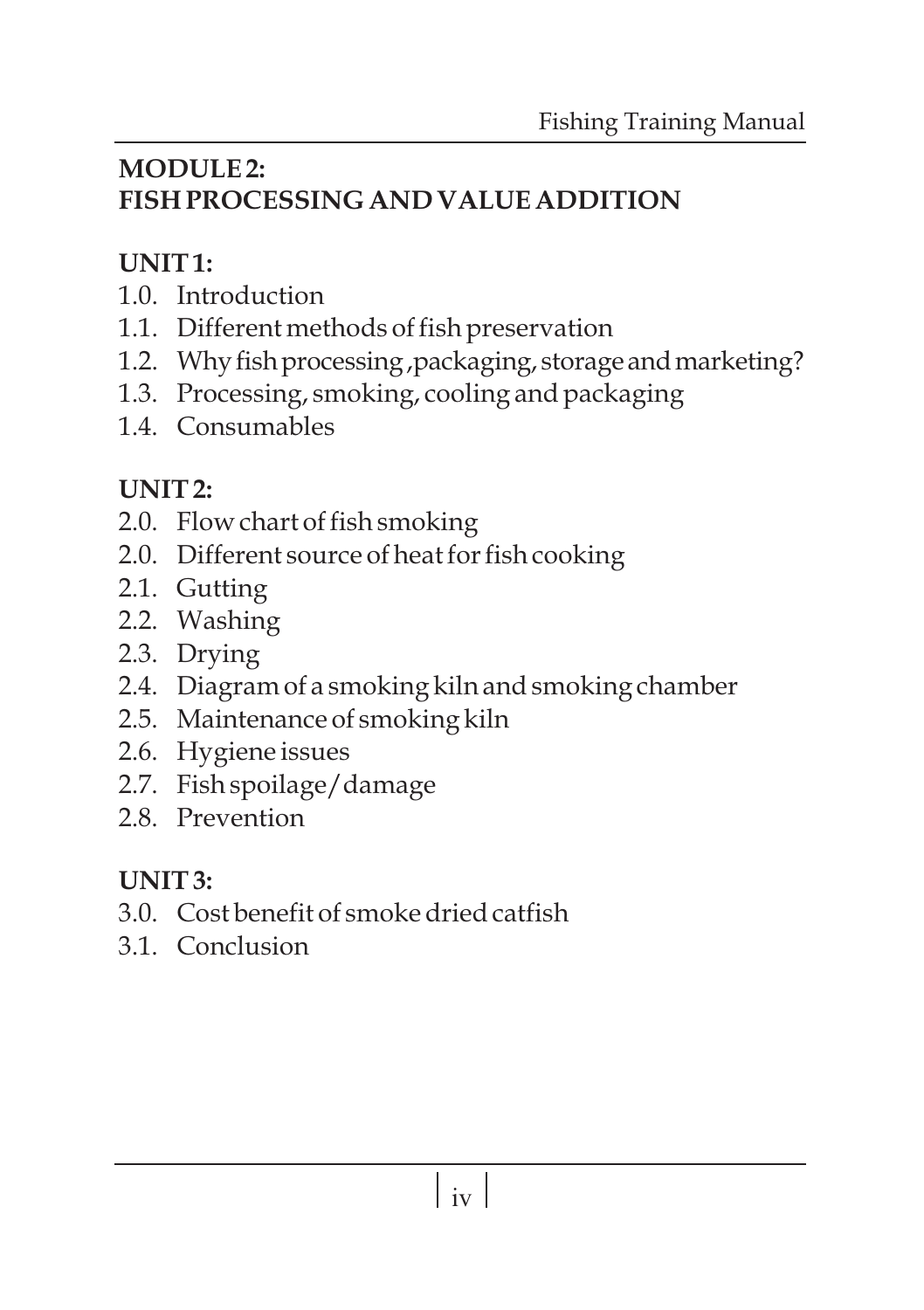#### **ACKNOWLEDGEMENT**

This manual is a publication prepared by Africa Projects Development Centre (APDC) for the IFAD-Integrated Agribusiness Hub Project. The project is implemented in partnership with IITA Ibadan.

International Institute of Tropical Agriculture ©2021 This publication may be reproduced in its entirety or in parts for non-commercial applications provided that the project and organizations are acknowledged.

Frontcoverphoto:ApictureofFishFarming.(Photocredit:APDC) Correct Citation: Training Manual on Fish Farming. A publication of the IITA/IFAD integrated agribusiness hub project, Nigeria.

Disclaimer: The copyright owner shall not be liable for technical or other errors or omissions contained herein. The reader/user accepts all risks and responsibility for losses, damages, costs, and other consequences resulting directly or indirectly from using this information.

Enquiries: International Institute of Tropical Agriculture (IITA). IITA, PMB 5320, Ibadan, Oyo State, Nigeria. Fax: +234 8039 784477. Email: iita@cgiar.org or Africa Projects Developments Centre, (APDC). APDC, Plots 17/18/27 FRCN Layout, Gwagwalada, Abuja Nigeria. www.apdcgroup.org Contact; 0811815111. Email: admin@apdcgroup.org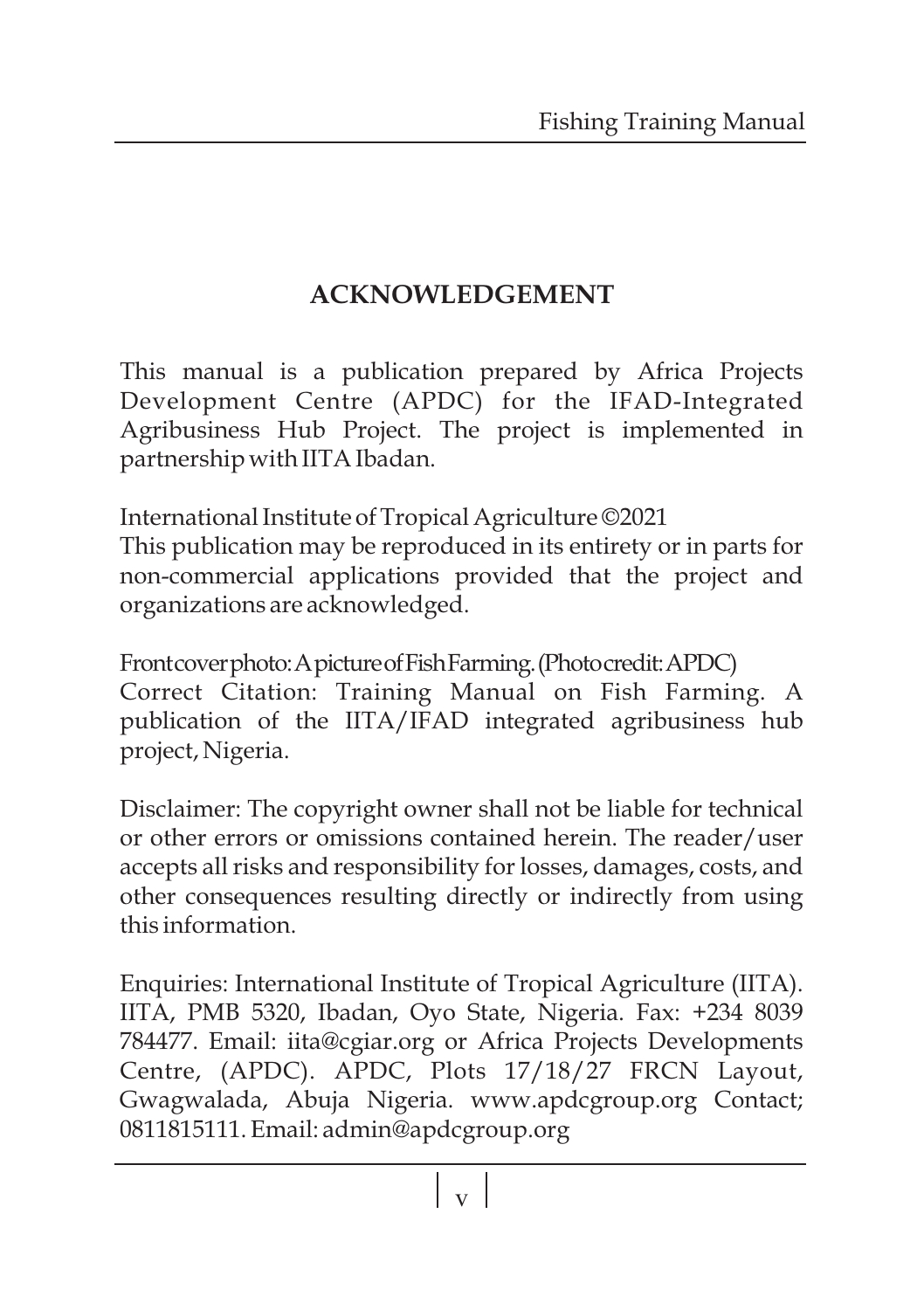#### **URBAN FISH FARMING**

**Aim:** To provide youths with sufficient knowledge and information on fish farming and to allow them to understand catfish farming in an urban settlement.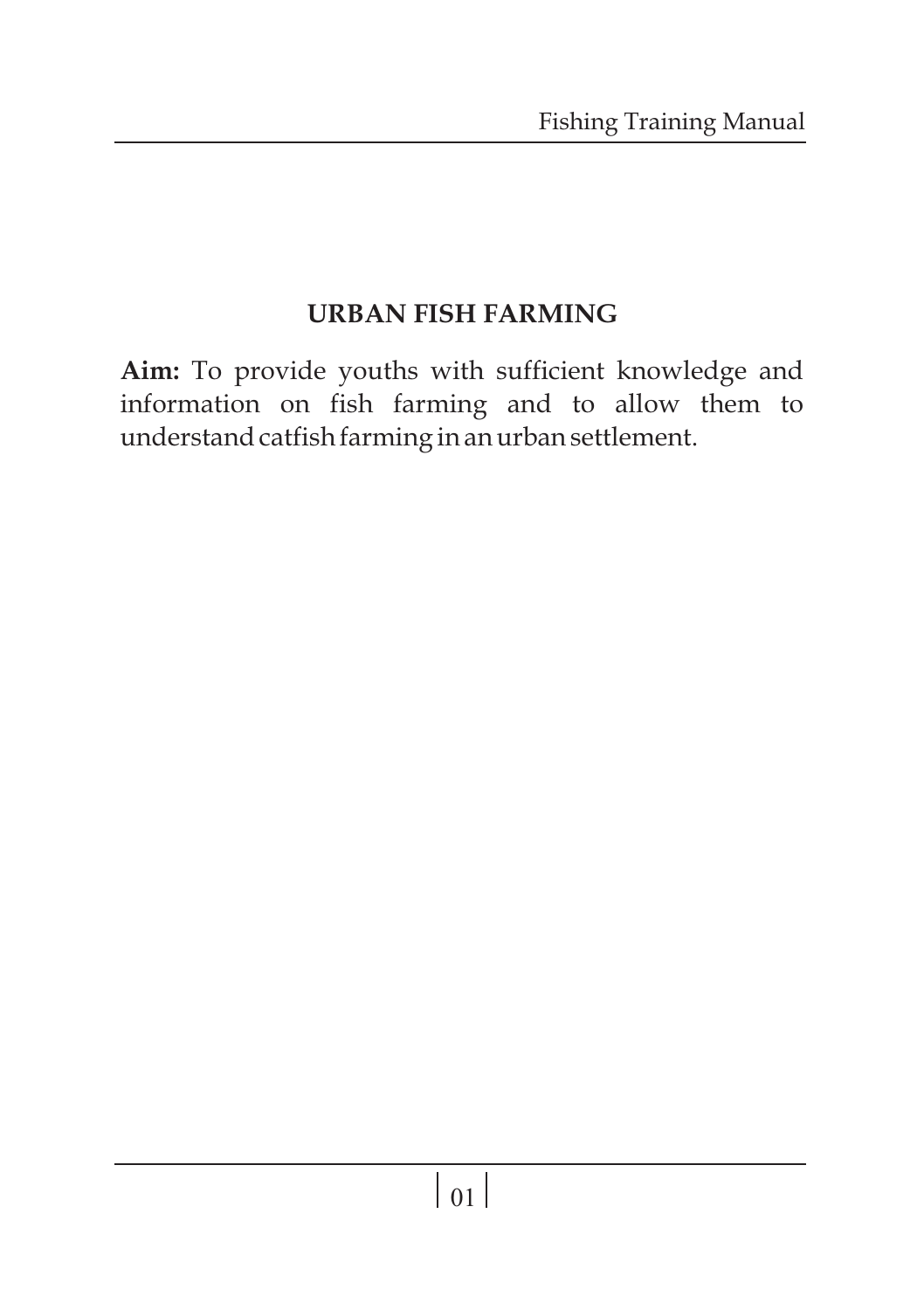#### **MODULE 1. INTRODUCTION TO CATFISH PRODUCTION**

## **LEARNING OBJECTIVE**

At the end of this course, participants will be able to:

- 1. Define aquaculture and fish farming.
- 2. Differentiate between aquaculture and fish farming.
- 3. Identify the factors for selecting site for fish pond construction.
- 4. Identify different types of ponds and steps involved in pond construction.
- 5. Highlight the management practice in the pond and water quality parameters affecting fish farming.

# **1.0 INTRODUCTION AND DEFINITIONS**

- **i. Aquaculture** refers to the breeding, rearing and harvesting of plant and animals in all types of water environments including ponds, river, lakes and the ocean and enclosed water bodies such as ponds, tanks, cages, pens, dams and aquaria.
- **ii. Fish farming** is the principal form of aquaculture which involves raising fish commercially in tanks and pond usually for food. Fish farming implies some form of intervention in the rearing process to enhance production, such as regular stocking, feeding, protection from predators, etc. Farming also implies individual or corporate ownership of the stock being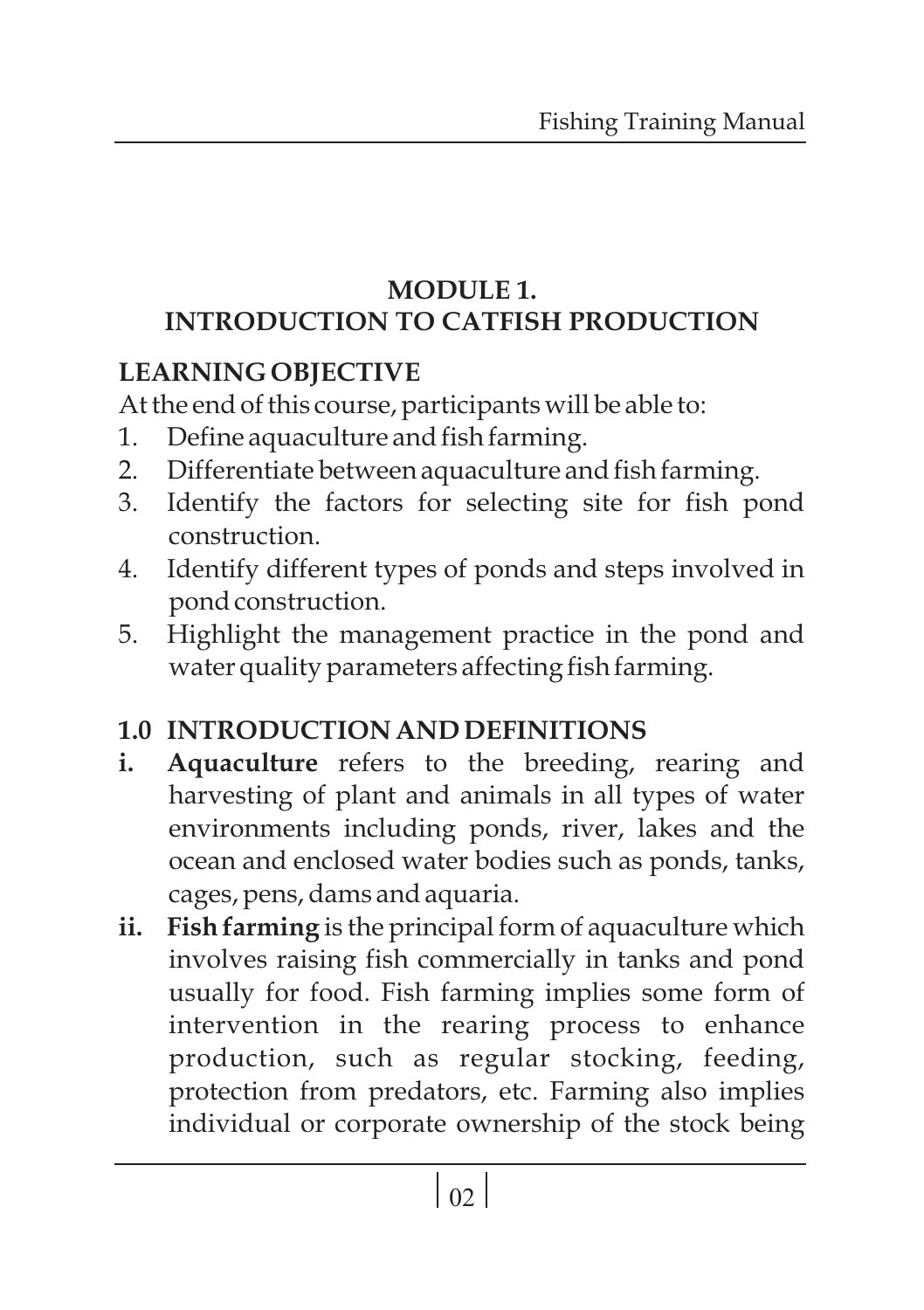cultivated**.** Fish farming is a proven and profitable venture, provided there is sufficient information.

Fish farming is the fastest growing food producing sector. It has received a lot of attention in recent years and the industry is witnessing more influx of people into it than any other livestock industry. It provides a range of opportunities for individuals irrespective of their discipline and background.

Total annual fish production (capture fisheries and aquaculture) in Nigeria is about 1,000,000 tonnes. Aquaculture accounts for about 310,000 tonnes.

# **1.1 WHY FISH FARMING**

There are many reasons for farming fish.

- 1. Cheaper and more reliable method of getting fish for the growing world population
- 2. Food and nutrition
- 3. Demand for low fat food
- 4. To reduce over-fishing
- 5. Source of income and employment
- 6. For use in animal feed
- 7. Ornamental purposes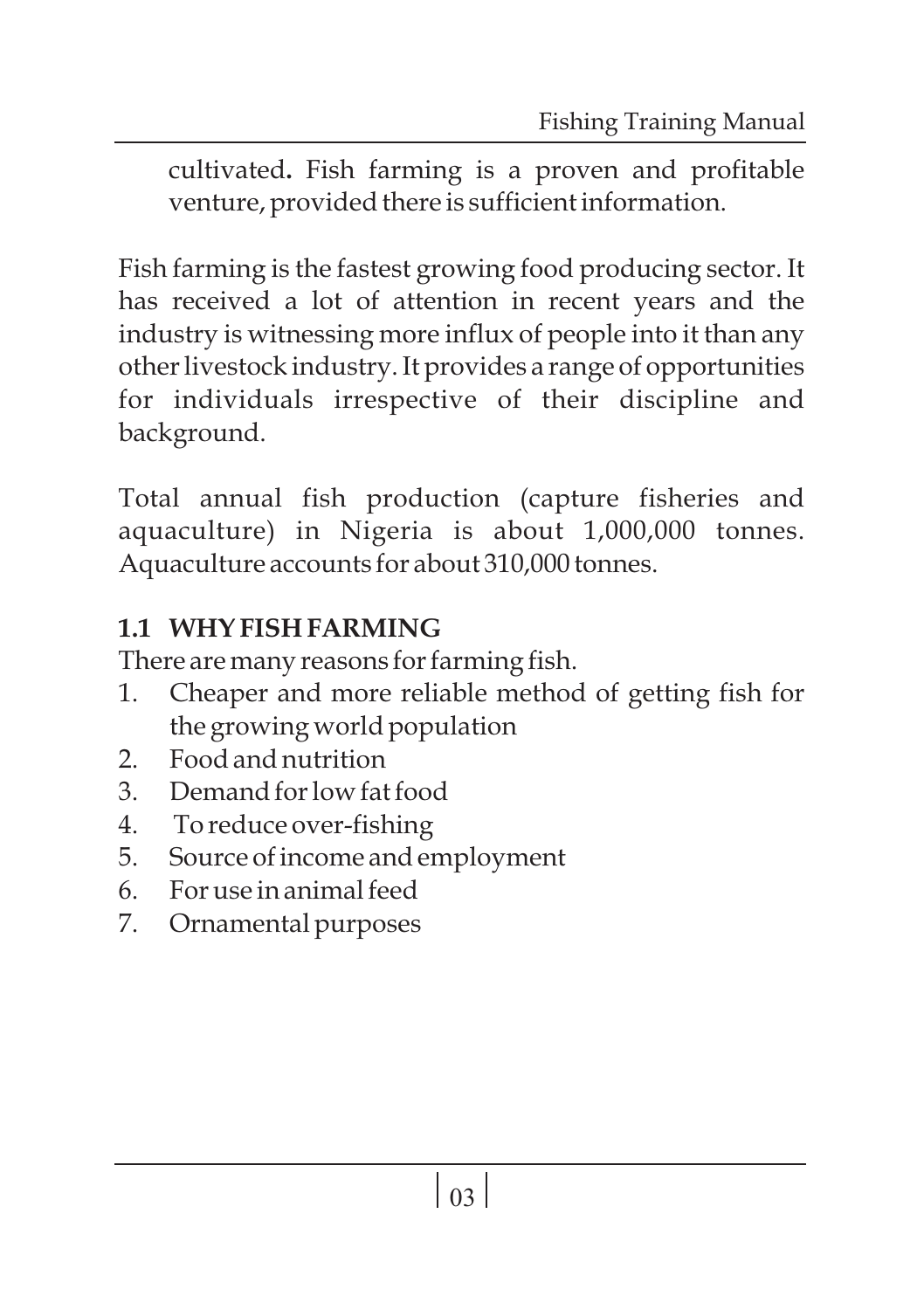#### **1.2 CULTURABLE FISH SPECIES IN NIGERIA**

| <b>Common name</b>           | <b>Scientific name</b>   | <b>Local name</b>      |
|------------------------------|--------------------------|------------------------|
| North African<br>catfish     | Clarias gariepinus       | Aro, Tarwada           |
| African catfish              | Heterobranchus spp.      | Azuu isii,<br>Ramboshi |
| Tilapia                      | Oreochromis<br>niloticus | Epia                   |
| African Knife fish,<br>Aba   | Gymnarchus<br>niloticus  | Asa, Aba, Dan<br>sarki |
| African<br><b>Bonytongue</b> | Heterotis niloticus      | Aika                   |
| Common carp                  | Cyprinus carpio          |                        |

#### **1.3 LABELLED DIAGRAM OF AN AFRICAN CATFISH**

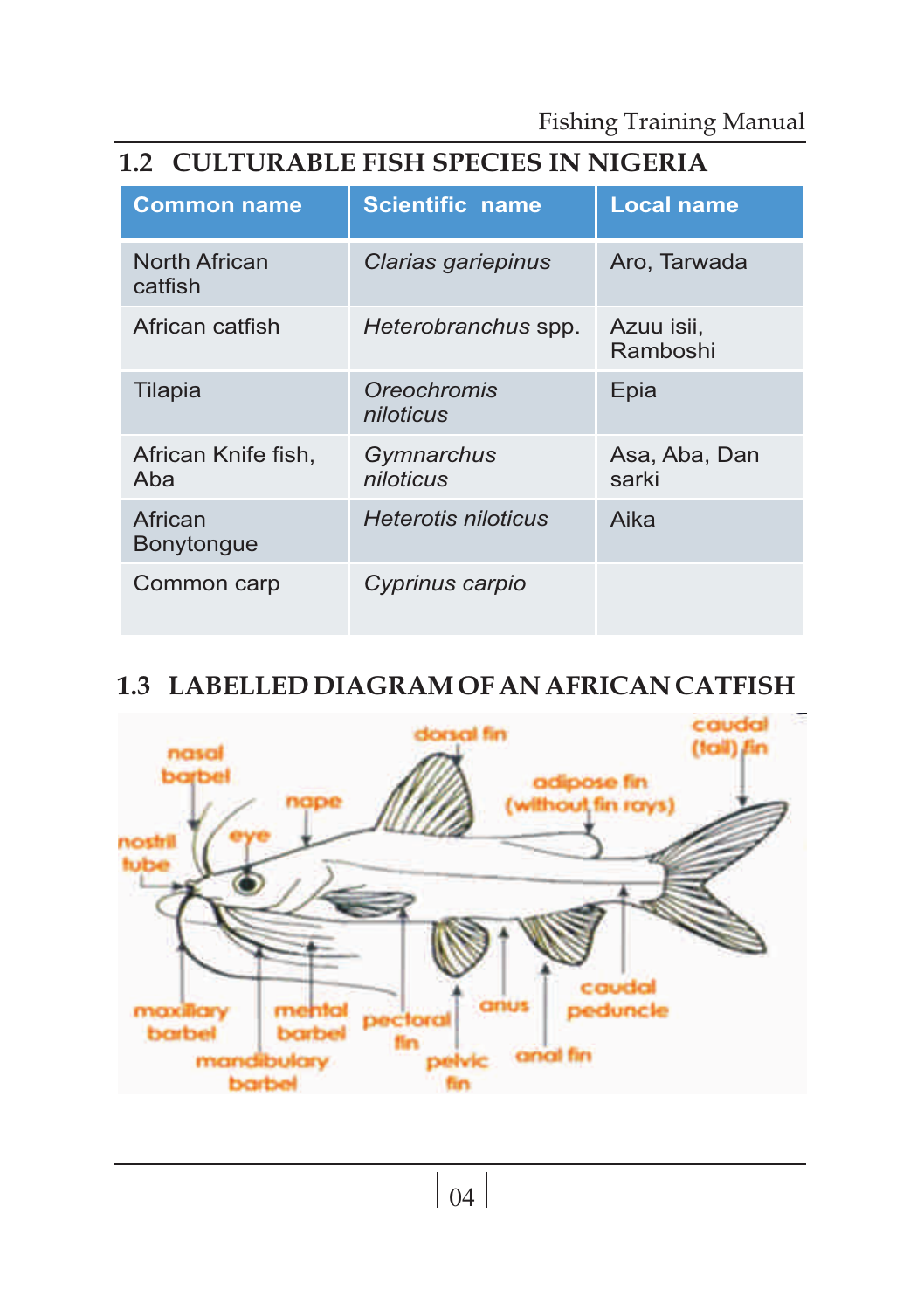#### **1.4 T H E C O M M O N L Y F A R M E D A F R I C A N CATFISHESIN NIGERIA**

The African catfishes, especially *Clarias gariepinus* are the most commonly farmed species in Nigeria. They constitute over 80 % of the total farmed fish in Nigeria.

*Clarias gariepinus*: has a flat head and an eel-like shape. They are without scales. They have extremely long dorsal fins (nearly reaching or reaching the caudal fin).



*Heterobranchus* **spp:** an oval and has a rectangular dorsum (upper side of the catfish), the snout is round and the eyes are lateral, with half lateral fin



*Heteroclarias*: This is an hybrid of *Clarias gariepinus* and *Heterobranchus*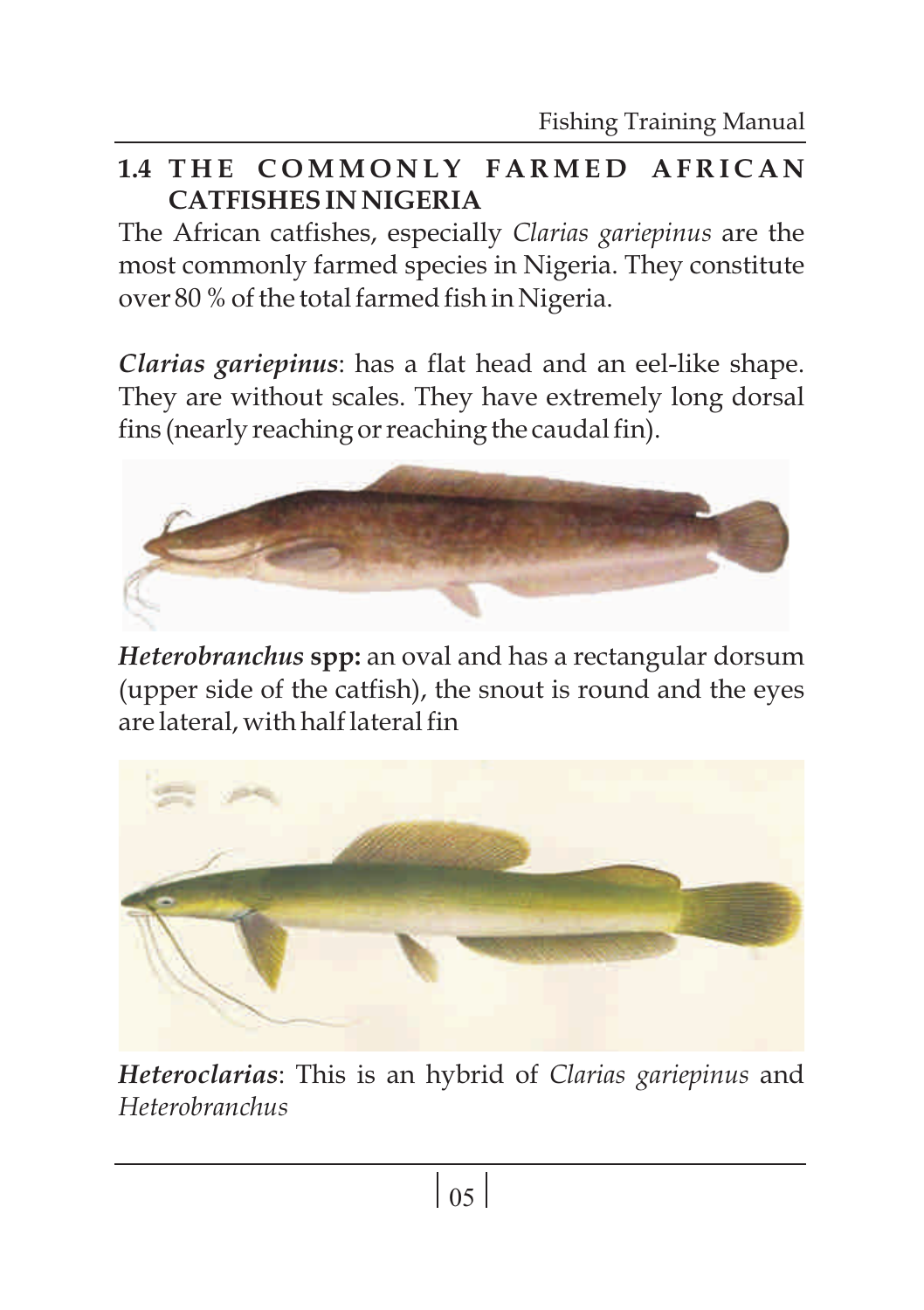#### Fishing Training Manual



**1.5 ADVANTAGES OF FARMING CATFISH (***Clarias gariepinus***)**

In Nigeria, catfish remains the most cultured and most profitable in fish farming. Some of the advantages of rearing catfish include;

- Reach table size within a short period
- Accept artificial/supplementary fish feed
- High food conversion ratio
- Disease resistance/tolerance
- Regular source of fish seed and fish feed.
- Survive artificial/harsh environment.
- Highly acceptable
- Command a good market price.

#### **1.6 PICTURESOFTILAPIAANDTHEAFRICANKNIFEFISH**



 $\sqrt{06}$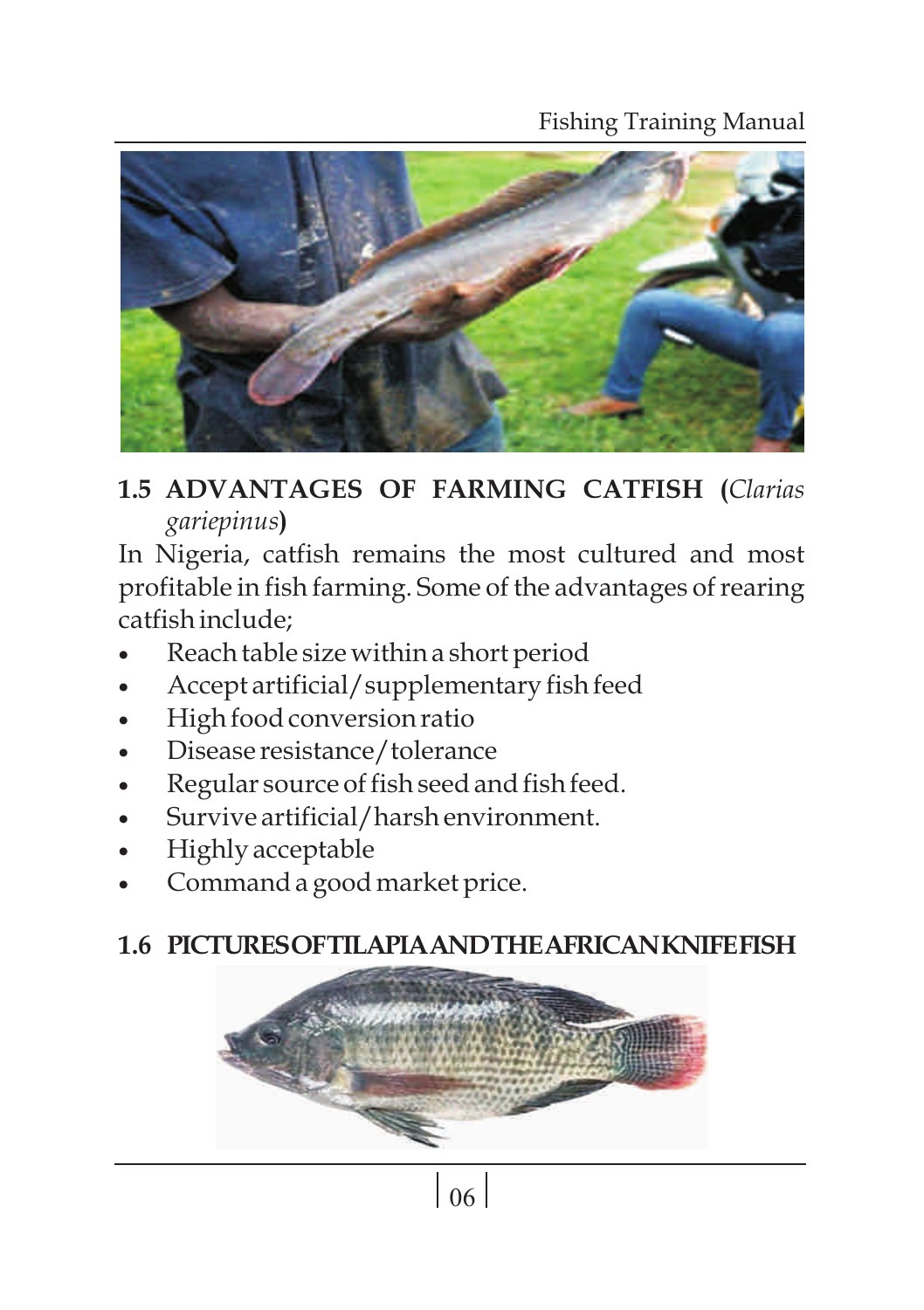

#### **2.0 GENERAL CONSIDERATION IN SITE SELECTION FOR AQUACULTURE**

The selection of a suitable site for aquaculture is important to the success of a fish farm. The species to be cultured and the technology to be used determine site selection. The following are factors to consider in deciding the location of a fish farm.

- Land availability
- ·Good water sources
- ·Good soil characteristics
- Labour/equipment availability
- ·Topography
- **Accessibility**
- Vegetation density/cover
- **Expertise**
- Proximity and size of market
- **Safety**
- ·Availability of farm inputs

# **2.1 TYPES OF POND**

**1. Earthen pond**: are usually V-shaped, dug-out or excavated mini water dam where fishes can be raised from juvenile to table size. It is sometimes referred to as 'stagnant' water body but it is actually not because there is seepage of water from the ground through the pond bottom and it can be drained through 'monk' or by pumping.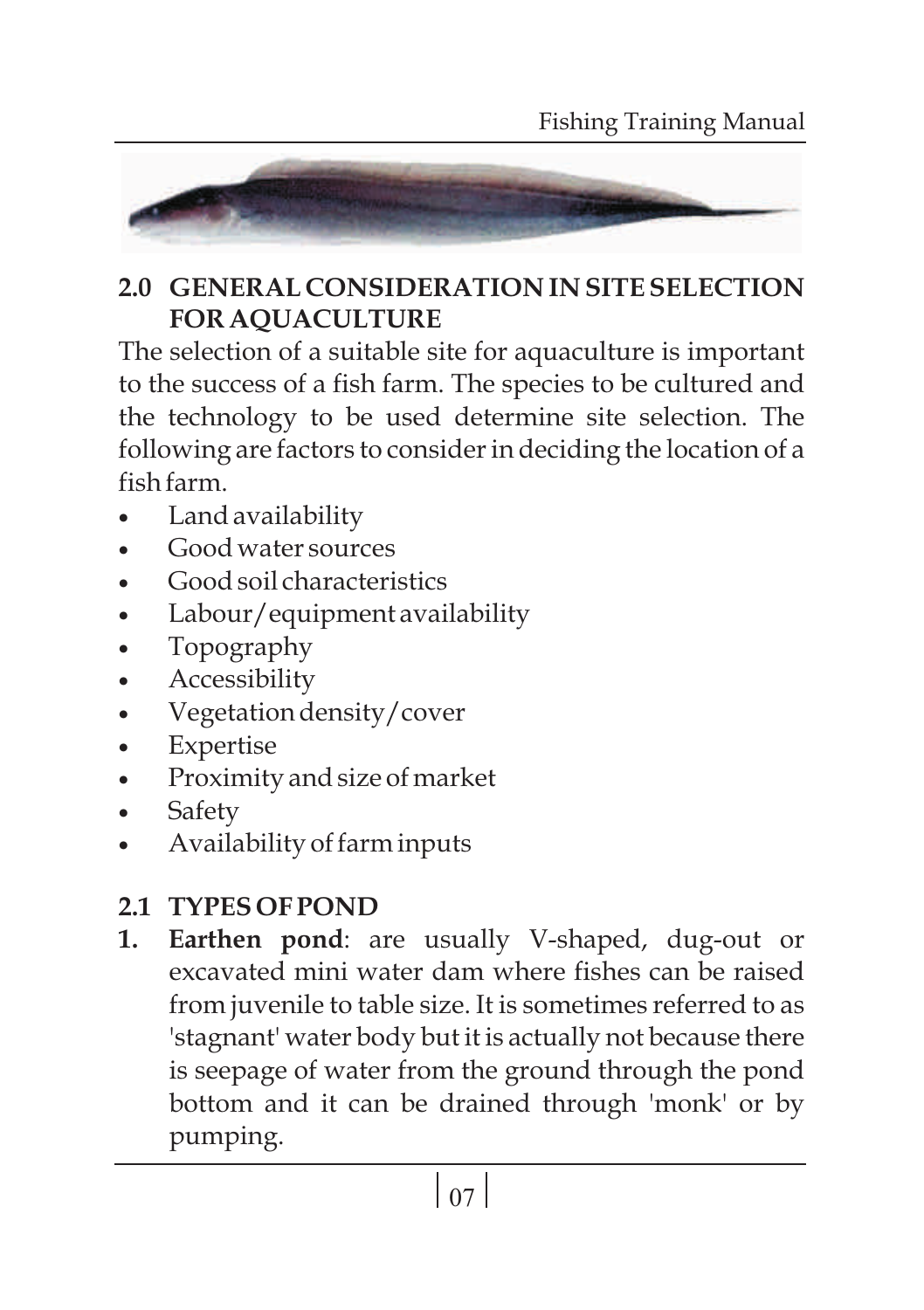#### Fishing Training Manual



**2. Concrete pond**



**3. Movable plastic tanks**

 $\boxed{08}$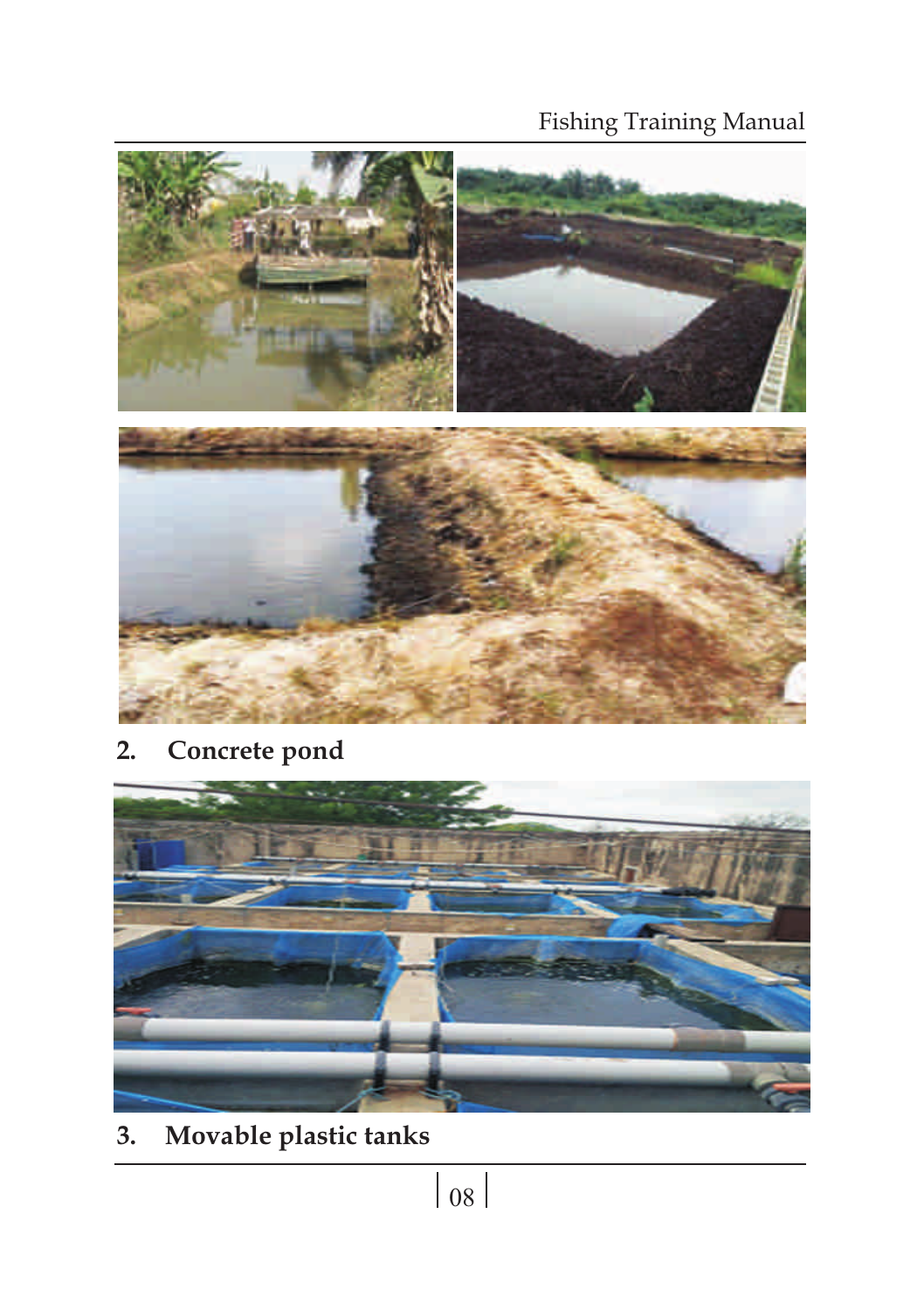#### Fishing Training Manual



### **2.2 STEPS INVOLVED IN CONCRETE POND CONSTRUCTION**

- Clearing of proposed site
- Setting out which involves pegging and lining with the rope
- ·Topsoil stripping to form strong basement
- Surface blinding with concrete mixture (sharp sand, cement & gravel/ granite at ratio 3:1:6)
- Block laying and stuffing of holes with concrete mixture
- Placement of water inlet and outlet pipes

#### **2.3 STEPS INVOLVED IN INSTALLING PLASTIC AND COLLAPSIBLE TANKS**

- The tank is usually ready made or constructed by fabricators given specific requirements like size.
- Installation of constructed tanks will be done by plumbers who align units to the farms' water system (plumbing)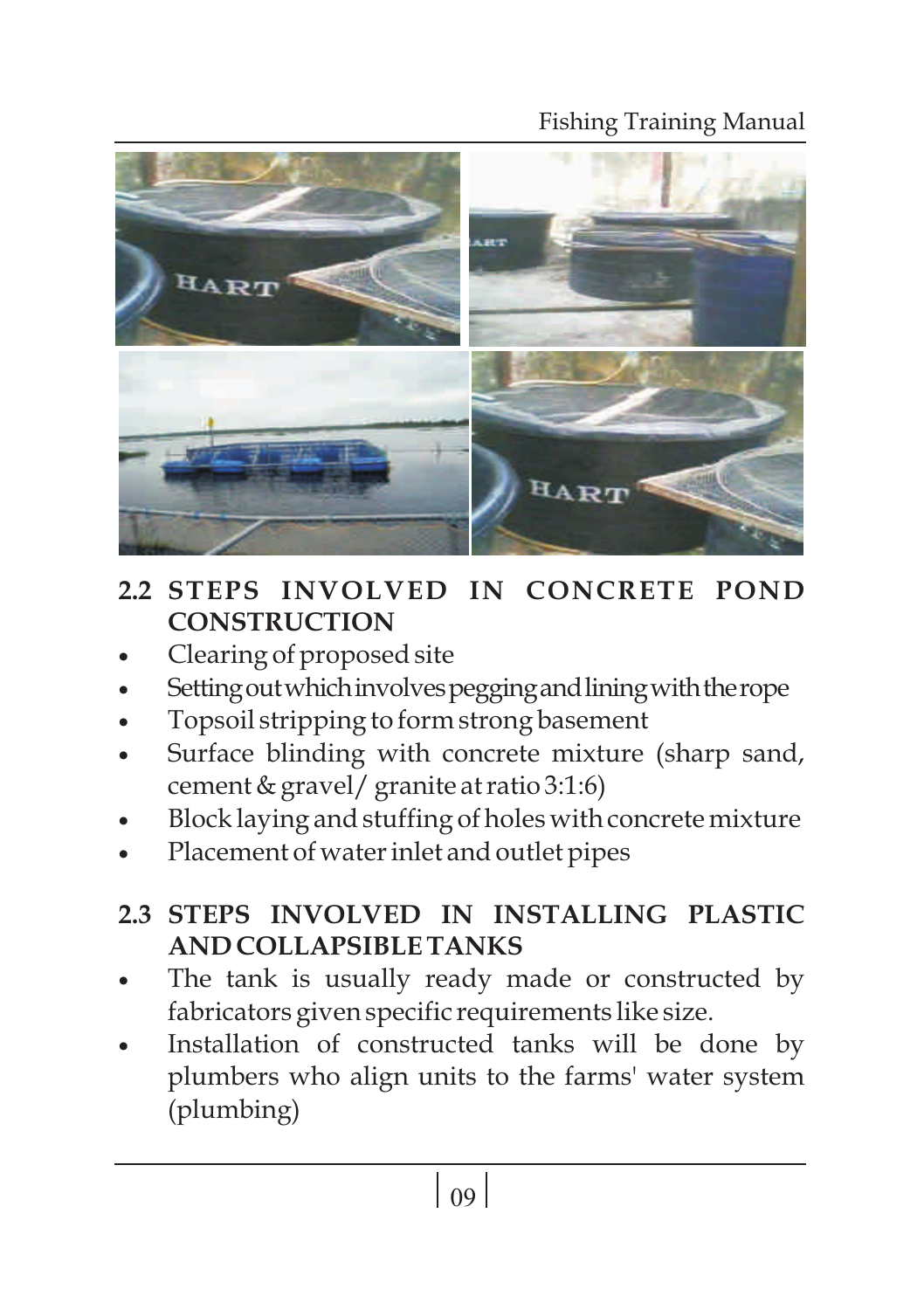#### **2.4 PREPARATION OF AN EARTHEN POND FOR STOCKING**

- Prepare the pond bottom using lime
- Let in water into the pond.
- Fertilize the pond with inorganic / organic fertilizer.
- Select and stock good quality fish.
- Carry out daily necessary routine management of the pond.

#### **2.5 PREPARATION OF A CONCRETE POND FOR STOCKING**

- Wash the pond thoroughly.
- ·Flush with water.
- ·Fill the pond with water.
- ·Put dry grasses into the pond filled with water.
- ·Leave for two weeks.
- Drain and wash the pond.
- ·Refill with water and leave for one week.
- ·Drain and fill with water the third time.
- Fertilize using organic or inorganic until water turns light green in colour
- Stock the pond

#### **2.6 PREPARATION OF COLLAPSABLE AND PLASTIC POND FOR STOCKING**

- After installation, expose the pond to sunlight
- Impound with water for few days and check for leakages by marking the initial and final volume of water
- Drain the water and wash the pond and rinse with salt water
- Put fresh water and stock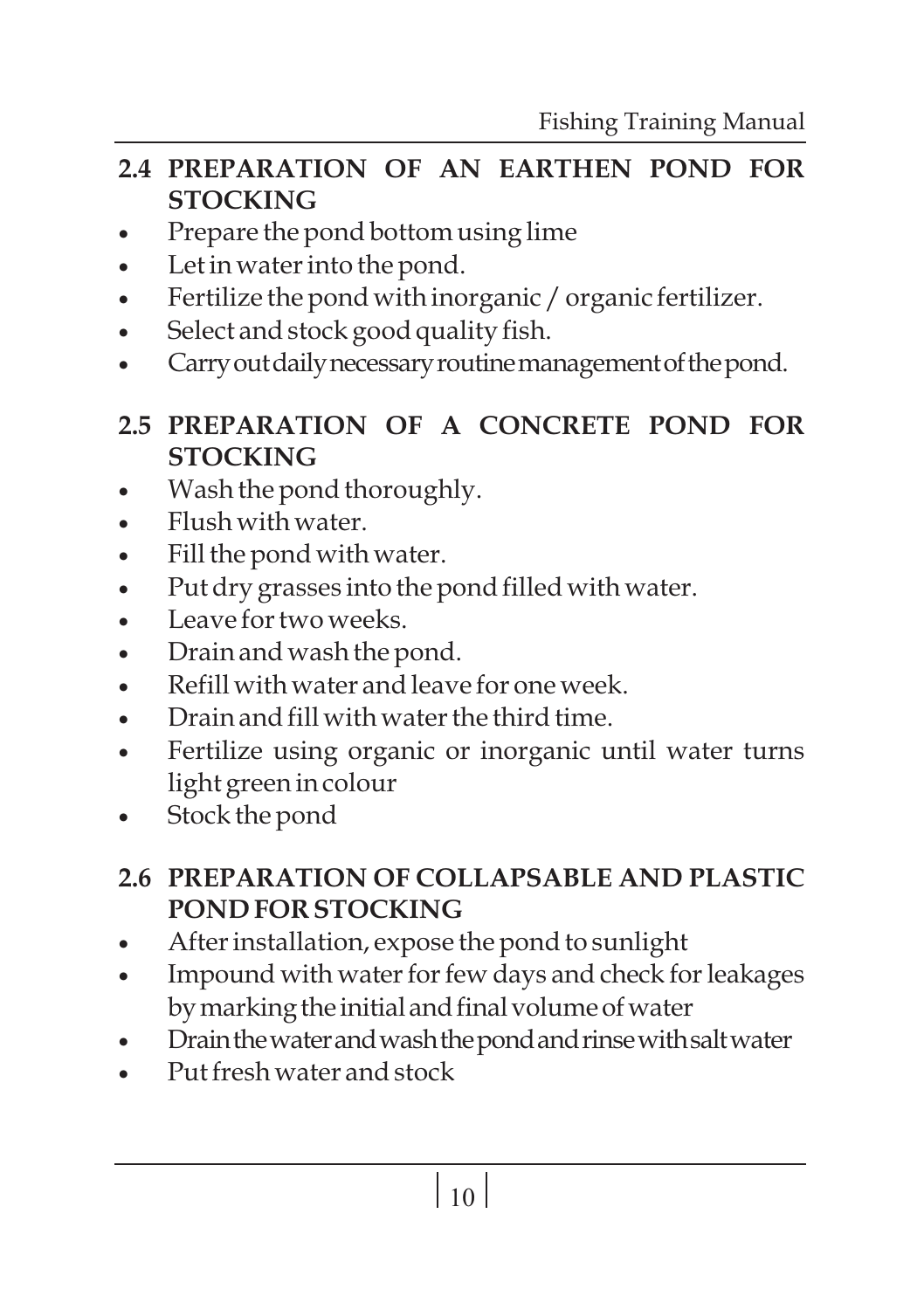#### **2.7 FACTORSTOCONSIDERINSELECTINGFISHBREED**

- Hardy and easy to manage
- Resistant to disease and parasite infections
- Fast growing fish
- ·High market value
- High feed conversion rate
- ·High survival rate
- Acceptability to locality

#### **2.8 STOCKING MANAGEMENT**

- Leave the bag of juveniles in the pond for 5mins without opening it, so the water temperature in the juvenile bag will gradually adjust to that of the pond.
- Make a solution of  $4\%$  salt with pond water.
- ·Transfer juvenile into salt solution.
- ·Leave juvenile in the solution for 2mins.
- Drain out solution.
- Release juveniles into pond.
- Take out the empty bag

#### **2.9 ROUTINE MANAGEMENT AND STOCKING TECHNIQUES**

- Salting
- Filling pond with water
- **Stocking**
- Feeding
- Flushing
- Grading/sorting
- ·Weeding
- Test Cropping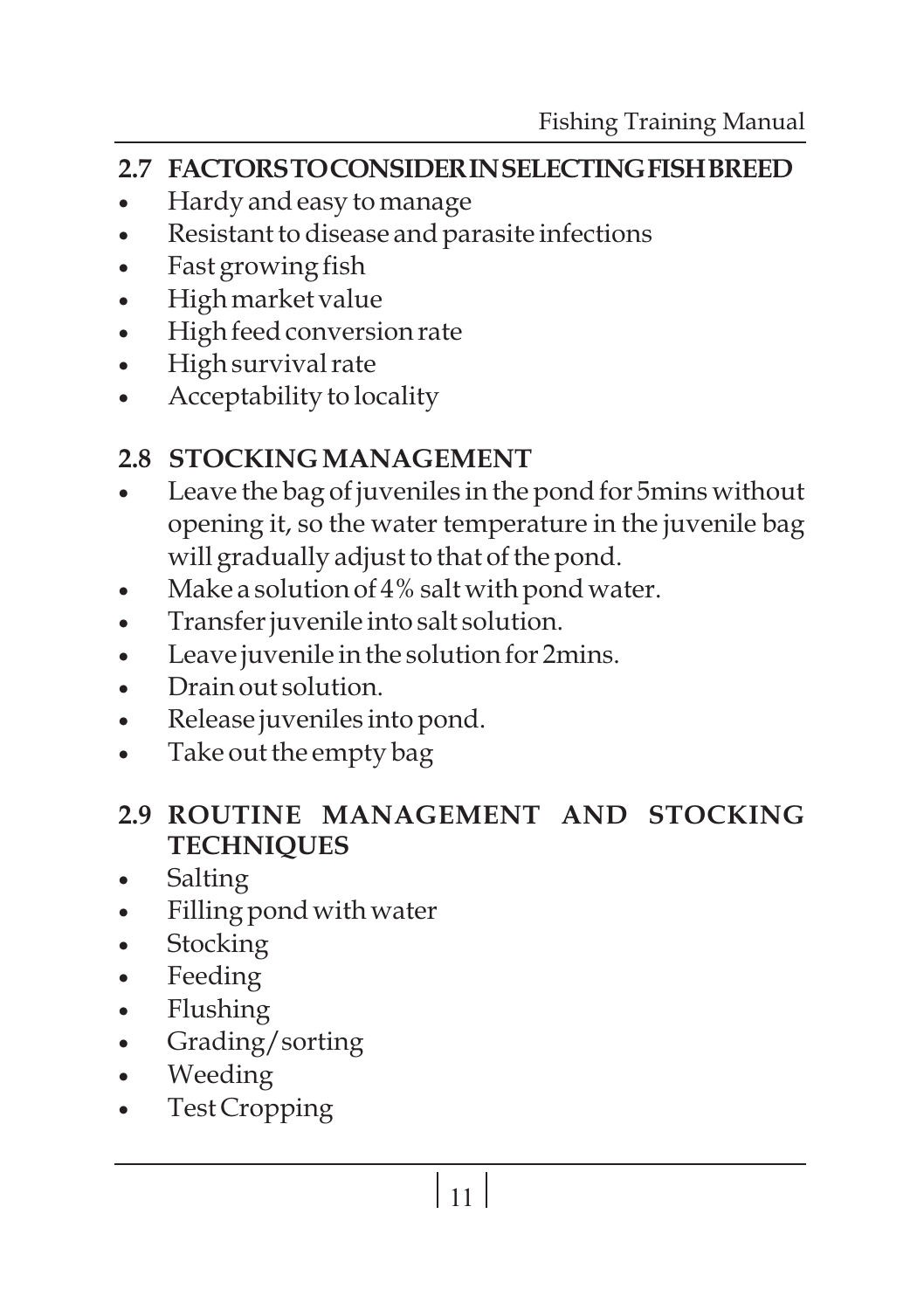#### **3.0 FEEDS AND FEEDING SYSTEM**

Fish feed is one very important aspect in fish farming. In fish farming, feed represents about 70% - 80% of the production cost so a well-balanced diet is important to achieve good growth and high profit margin.

The amount of feed fed depends on size and nutritional need of the fish. It should be ensured that feed contains balanced proportions of protein, carbohydrate, fats, vitamins and mineral salts.

Fish do best when fed right quality and quantity at fixed time and position and must be fed at a particular time interval daily and at a particular spot. Feed should be given gradually to avoid food wastage and water pollution.

#### **3.1 TYPES OF FEED**

- **i. Natural Food:** i.e. Planktons (zoo, phyto), they are produced through pond fertilization using organic manure (cow, pig and poultry droppings) and inorganic fertilizers such as NPK, Urea and SP. Other natural foods include maggot, insects and earthworm
- ii. **Artificial Feeds:** artificial feeds are compounded feeds. They could be in mesh, crumbles or pellets (sinking or floating).

#### **3.2 FEED GRADES**

- ·2mm
- ·3mm
- ·4mm
- ·6mm
- ·9mm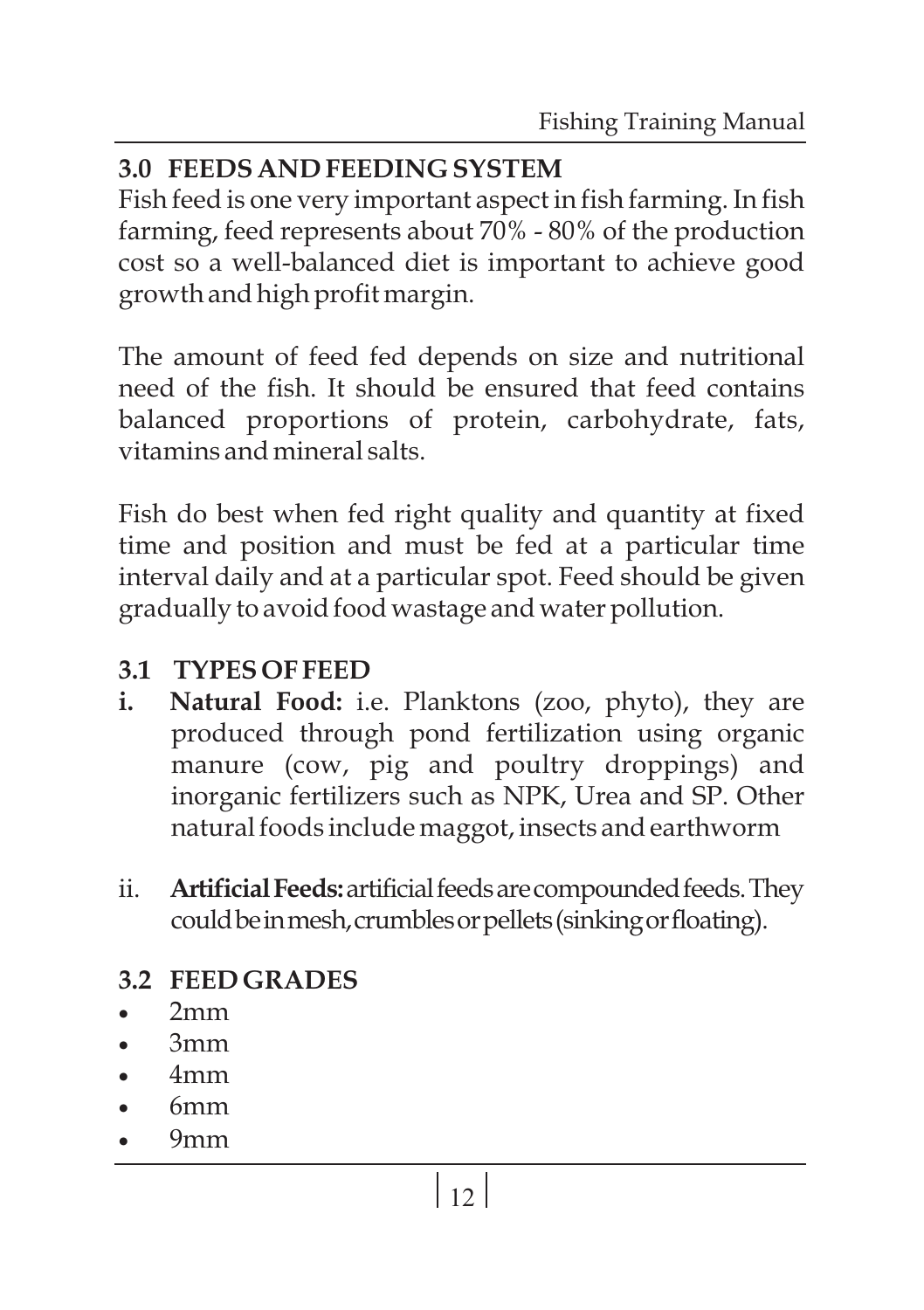

**4.0 WATERSOURCESANDQUALITYMANAGEMENT** Well and Springs, Ground water, Streams, rivers, and lakes Water is the medium in which fish lives; thus, water quality management is about the most important aspect of management practices in fish farming. This is because fish cannot survive without water.

# **4.1 DISSOLVED OXYGEN (DO):**

The DO content of pond depends on water temperature, quantity of organic matter present and population of submerged aquatic vegetation.

Weight of fish that can be produced in a pond is limited by the ability of that pond to provide adequate oxygen. Dissolved Oxygen in pond water is needed to;

- I. Keep the fish alive
- II. Enable fish to metabolize their food and grow
- III. Break nitrogenous wastes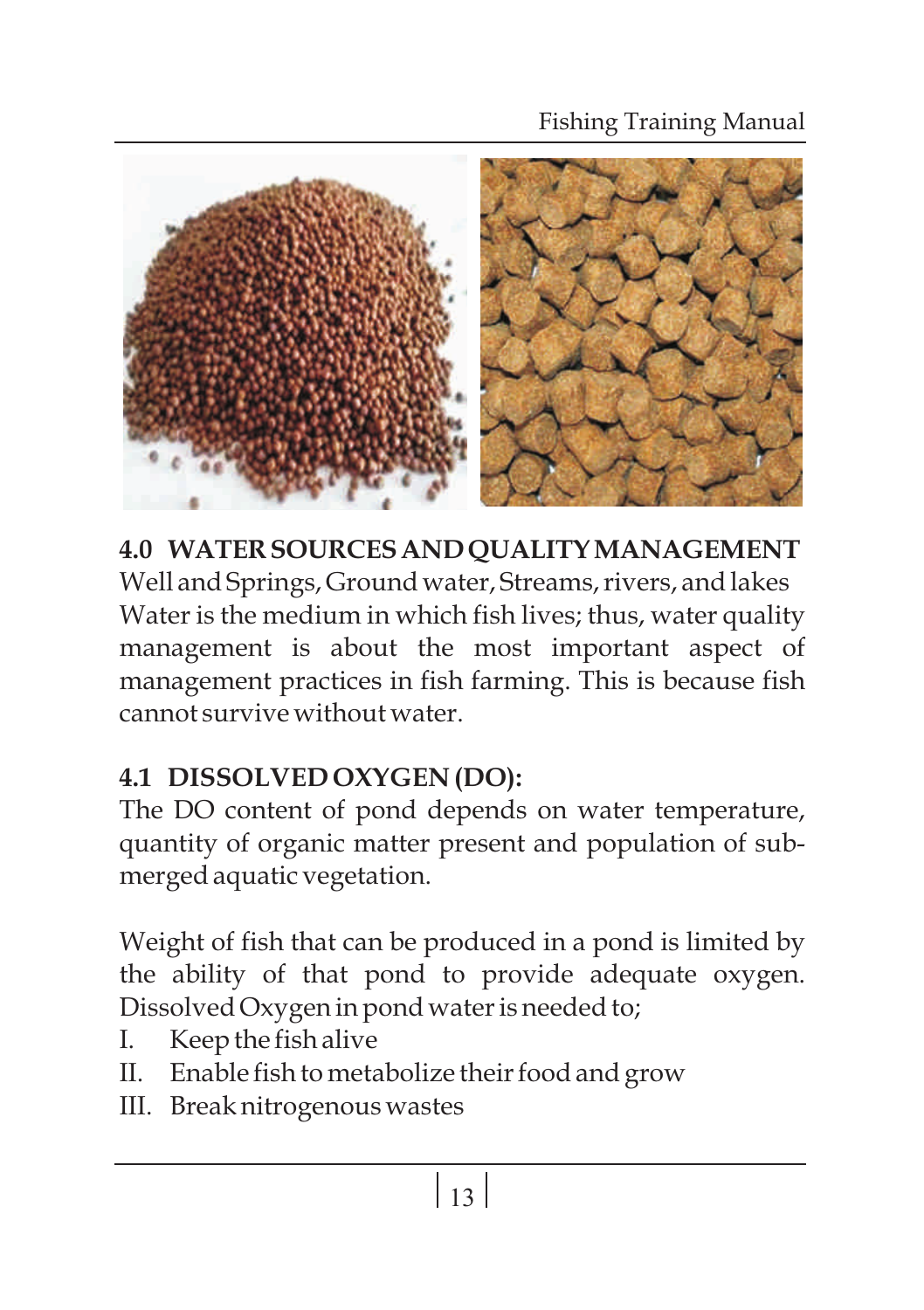- **1. CAUSES OF LOW OXYGEN IN WATER**
- Decay of left over feed.
- Reduced oxygen production by photosynthesis due to cloud cover.
- Lack of agitation from wind.

#### **2. SIGNS OF LOW DISSOLVE OXYGEN**

- Air bubbles on surface of pond water in the morning.
- Fish will come to surface of the water seeking higher oxygen levels from water in contact with the atmosphere.
- Fish suffering from low oxygen will usually not eat and appear to be "drinking" the surface water.

#### **3. EFFECT OF LOW DISSOLVED OXYGEN**

- Slow digestive and absorption rate
- ·Slow conversion rate
- Low appetite
- Trigger bacterial infections
- **Mortality**



 **A FISH WITH BACTERIAL INFECTION**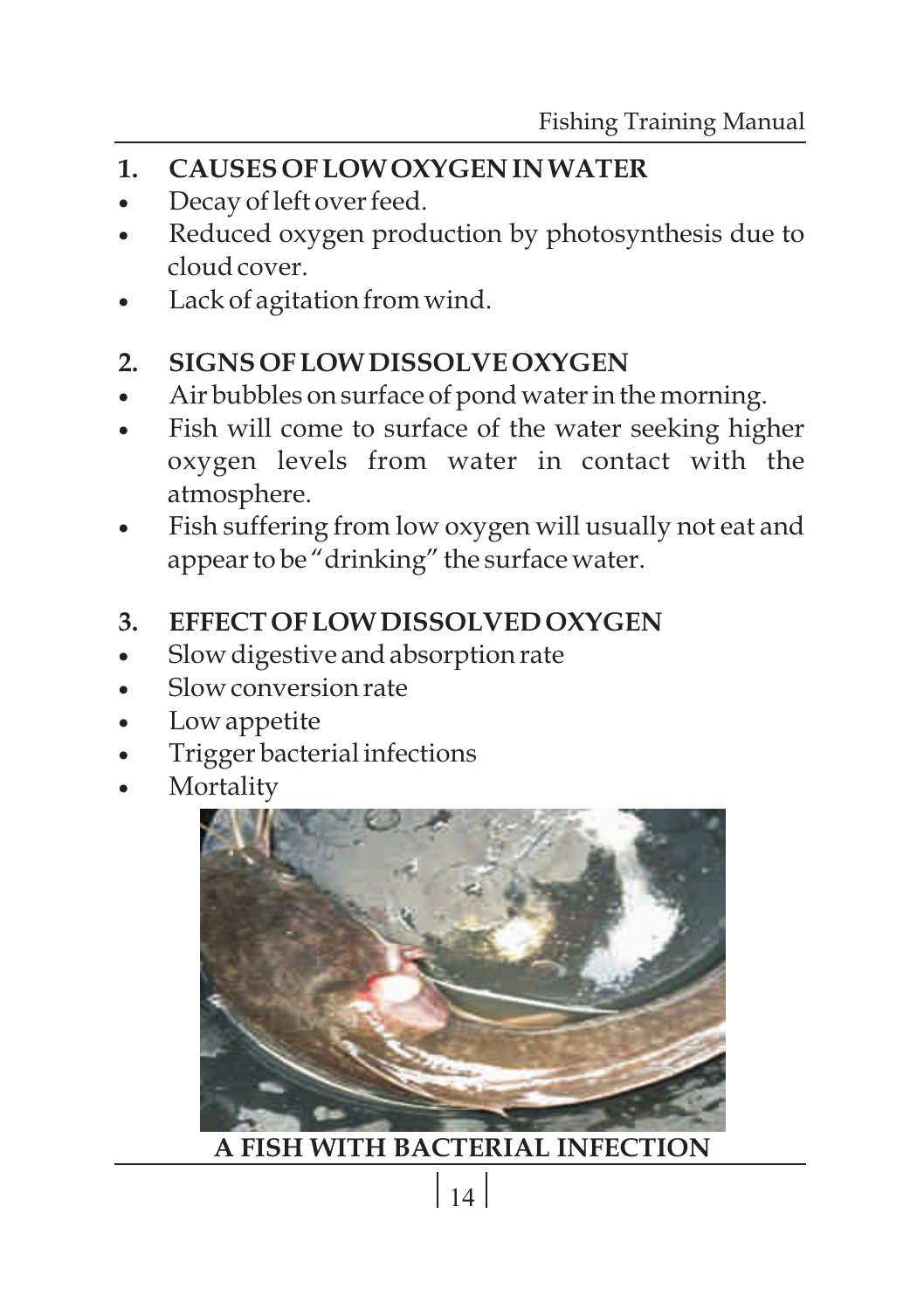#### **4. CORRECTINGLOWDISSOLVEDOXYGENINTANKS**

- Reduce water in pond and refill with fresh water containing higher oxygen level.
- Stop feeding for some days and observe fish behaviour, start feeding again when dissolved oxygen has been corrected
- If problem persists, reduce feeding rate.

#### **4.2 FISH PREDATOR**

Common fish predators that should be prevented from causing fish losses in ponds include

- ·Water snake
- ·Turtles
- **Alligators**
- **Crocodiles**

Butinanurbanfarmpredatorsmentionedabovemaynotbevalid.

#### **4.3 CONTROL OF PREDATOR**

- Ensure regular cleaning of pond side.
- Fence the pond site and screen the top.

#### **Hunt predators by using trap net**.

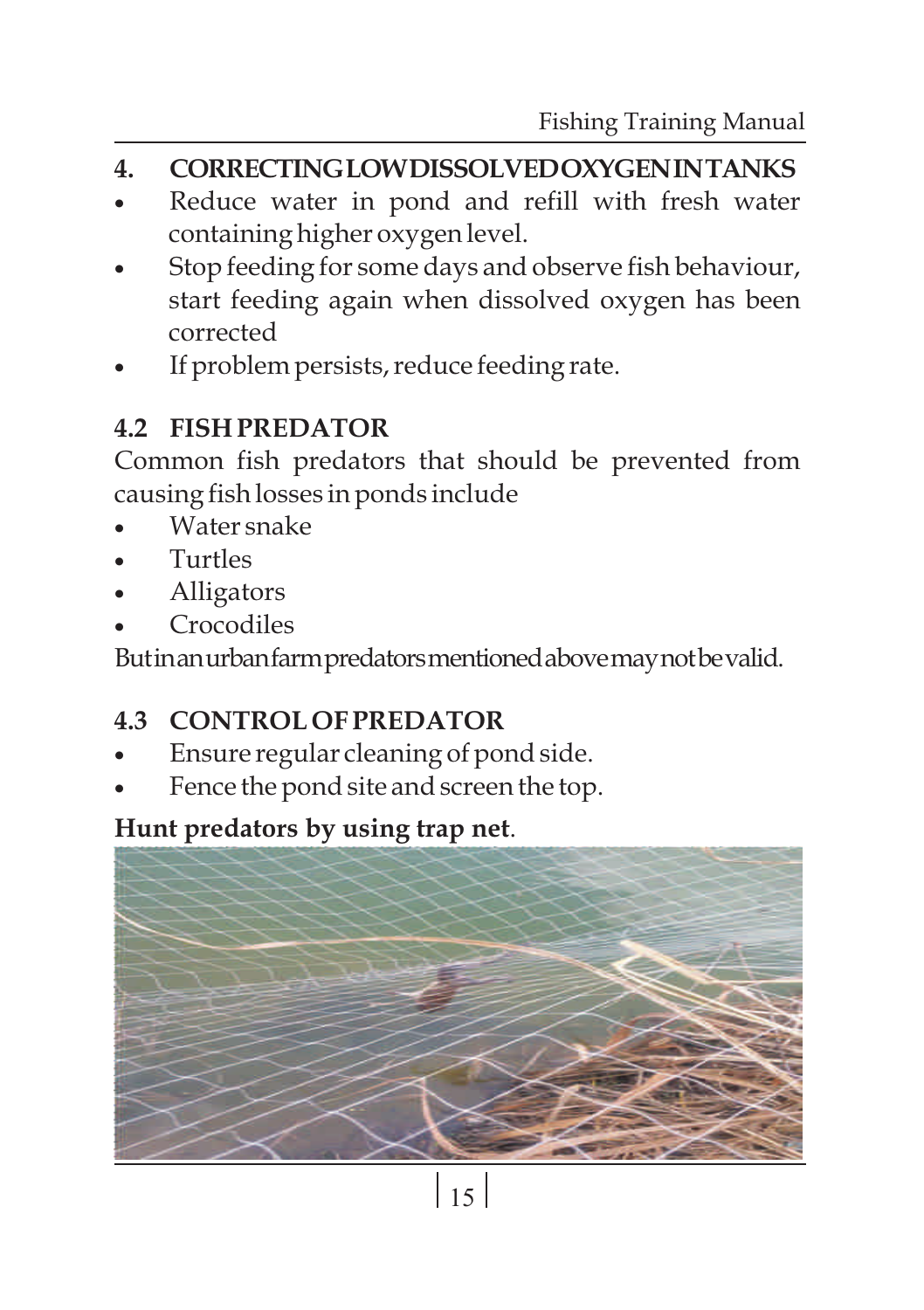# **5.0 STOCKING**

This is the process of introducing desired fish seeds into a prepared fish pond.

The fish seed could be either fingerlings or juveniles from a reputable source.

The stocking rate/density is determined by the space available, management practices e.g. feed, water quality etc. as well as, the feeding habits of the fish.

·**5.1 SORTING/ GRADING** Sorting means stocking of the same size of fish together while the shooters are removed. This practice reduces cannibalism and also reduces competition amongst the fish where the big fish would eat first leaving little or nothing for the smaller ones.



**SCOOP NET**

# **5.3 HARVESTING TIPS**

- Harvesting is conveniently done by drag netting (useful for small ponds) or by draining the pond.
- Feeding is stopped a day before the date of harvesting.
- Harvesting is done during cool morning hours as per the demand of market.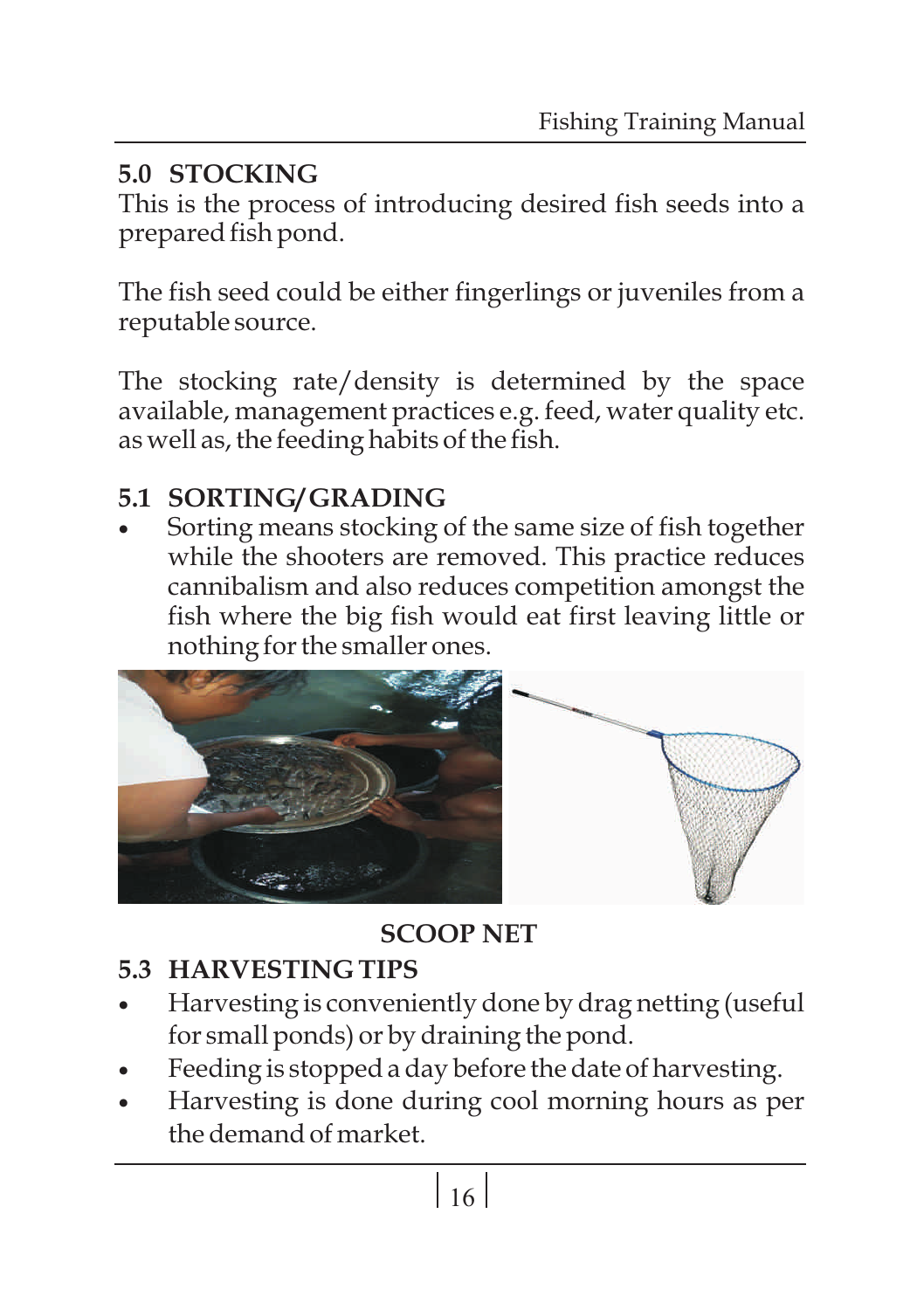#### Fishing Training Manual



#### **5.4 DISEASES IN FISH POND**

Disease can be defined as any alteration of the body or one of its organs so as to disturb normal physiological function. Many agents are responsible for the abnormality often observed in fish. These parasites include Bacteria, Fungi, viruses, and other pathogens.



#### **FISH WITH BACTERIAL INFECTION**

#### **5.5 CAUSES OF DISEASES**

- Exposure to poor conditions e.g. (a) Overcrowding, (b) starvation
- Poor quality feed/ over feeding,
- Stressful condition e.g. rough handling,
- Low dissolved oxygen
- High temperature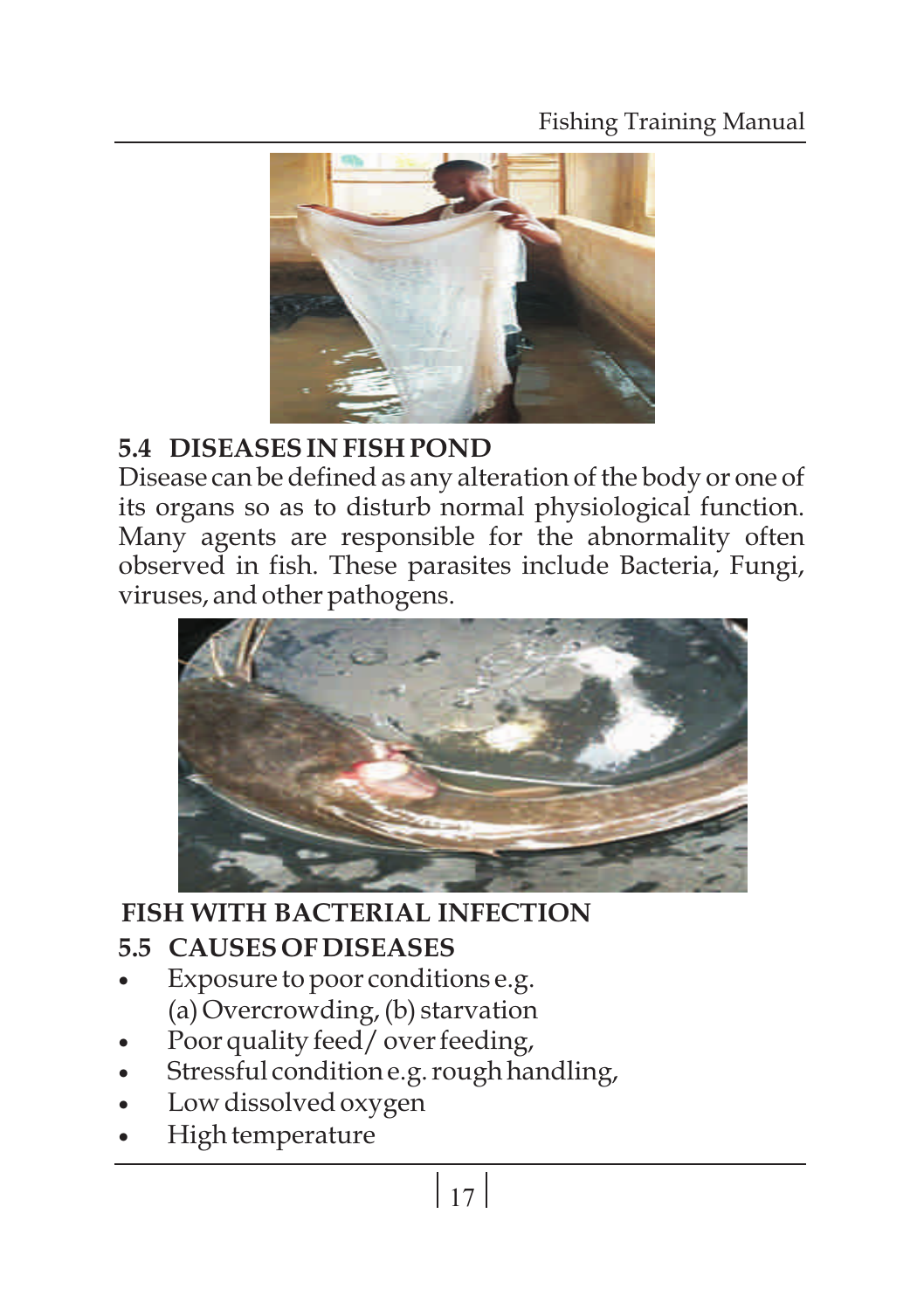# **5.6 SIGNSIN DISEASED /INFECTED FISH**

- Refusal of fish to feed due to loss of appetite,
- Crowding of fish at the water surface particularly near water inlet,
- ·Abnormalactivitiessuchaswhirling,twistingorlackofactivity,
- Abnormal colouration and erosion of the scale and skin,
- ·Rubbing of body against surface,

# **5.7 SOLUTION**

Prevention is the best control measure to overcome fish disease outbreak.

- Stock only healthy fish from reliable hatcheries,
- Feed fish only with balanced diet that will meet their nutrient requirement,
- Avoid over stocking, and
- ·Ensure good quality water at all times.
- ·Good farm hygiene should be maintained at all time.
- However, some health problems still occur in cultured fish species. These health problems or disease outbreak could be approached in two ways, viz:
- Prophylactic (Preventive approach) and Curative
- A fisheries expert should be consulted for proper diagnosis and medication

# **5.8 POST HARVEST HANDLING**

Catfish is known to survive outside the aquatic area for about 3-4hours. However, the fish must be harvested only if there is a costumer who has earlier requested for fish.

# **5.9 COMMERCIALIZATION**

The market for catfish is wide, ranging from the wholesaler to the final consumers. The catfish is expected to attain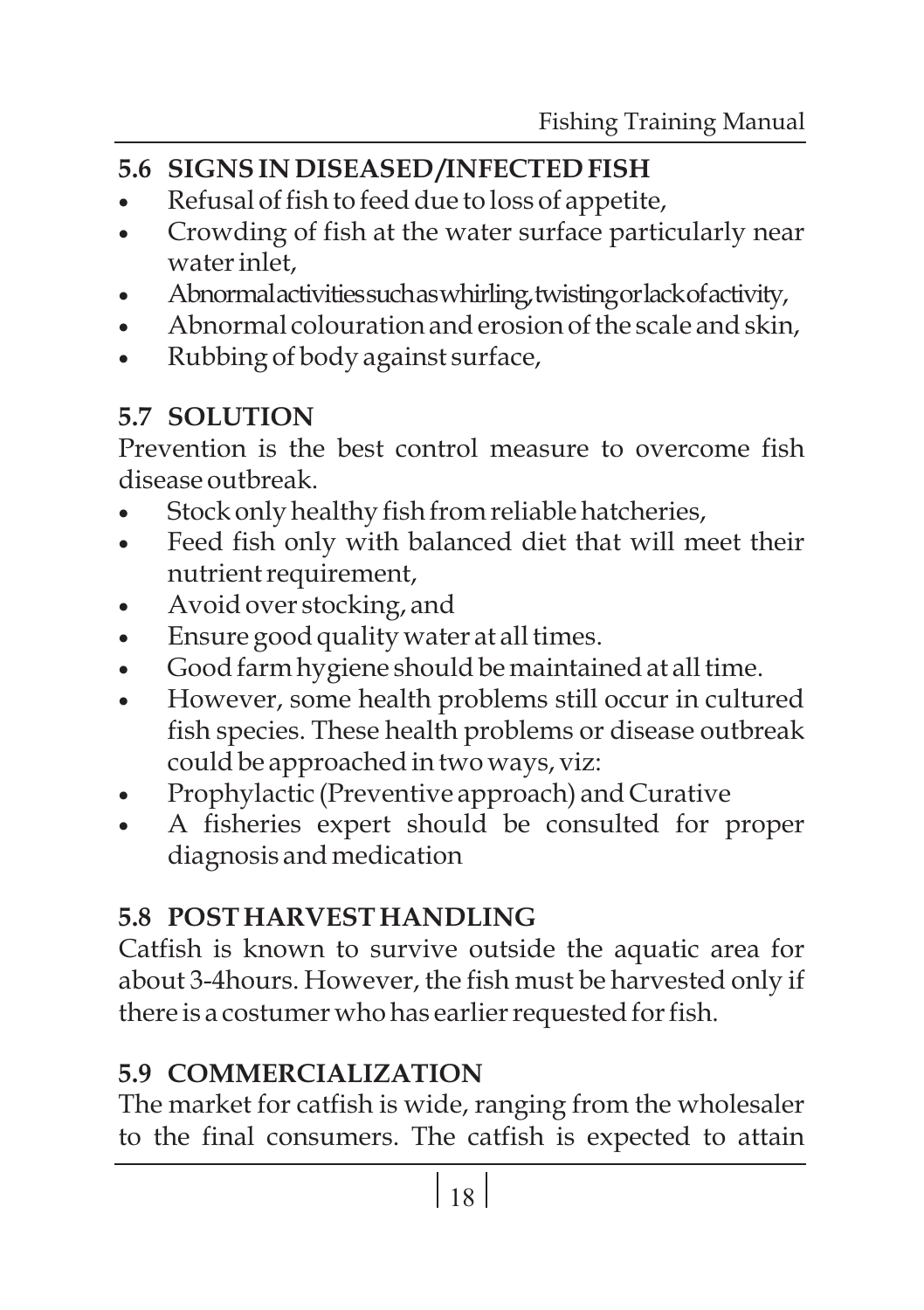maturity at 6-7 months. It can be sold to either the wholesaler (open market), retail (hotels, restaurant) or the final consumer (household).

# **6.0 CATFISH PRODUCTION**

#### **6.1 ESTIMATED CAPITAL EXPENDITURE FOR OPERATING ONE COLLAPSIBLE TANK**

1 Collapsible tank of 10ft diameter @ N150, 000 150,000 Netting of collapsible tanks using fishing nets 5,000 Plumbing (2" backnut, pipe, air valve, labour etc) 5,000 Transportation 2,000 **Subtotal 162,000**

#### **6.2 ESTIMATED RECURRENT EXPENDITURE**

| 700 Juvenile Clarias gariepinus @ N30 | 21,000  |
|---------------------------------------|---------|
| 47 bags of Extruded feed @ N6, 500    | 305,500 |
| Drugs                                 | 1,000   |
| Subtotal                              | 327,500 |

#### **6.3. ESTIMATED REVENUE**

| Maturity period                                     | 4-5months |
|-----------------------------------------------------|-----------|
| Average weight at harvest                           | 1kg       |
| Mortality                                           | 5%        |
| Estimated harvestable numbers of fish per batch 665 |           |
| Harvested Fish in Kg                                | 665kg     |
| Current market price of Clarias                     | N800/kg   |
| <b>Expected Revenue</b>                             | N532,000  |
|                                                     |           |

Estimated Profit = Revenue – Recurrent expenditure = N532, 000 – N327, 500 **Profit = N204, 500**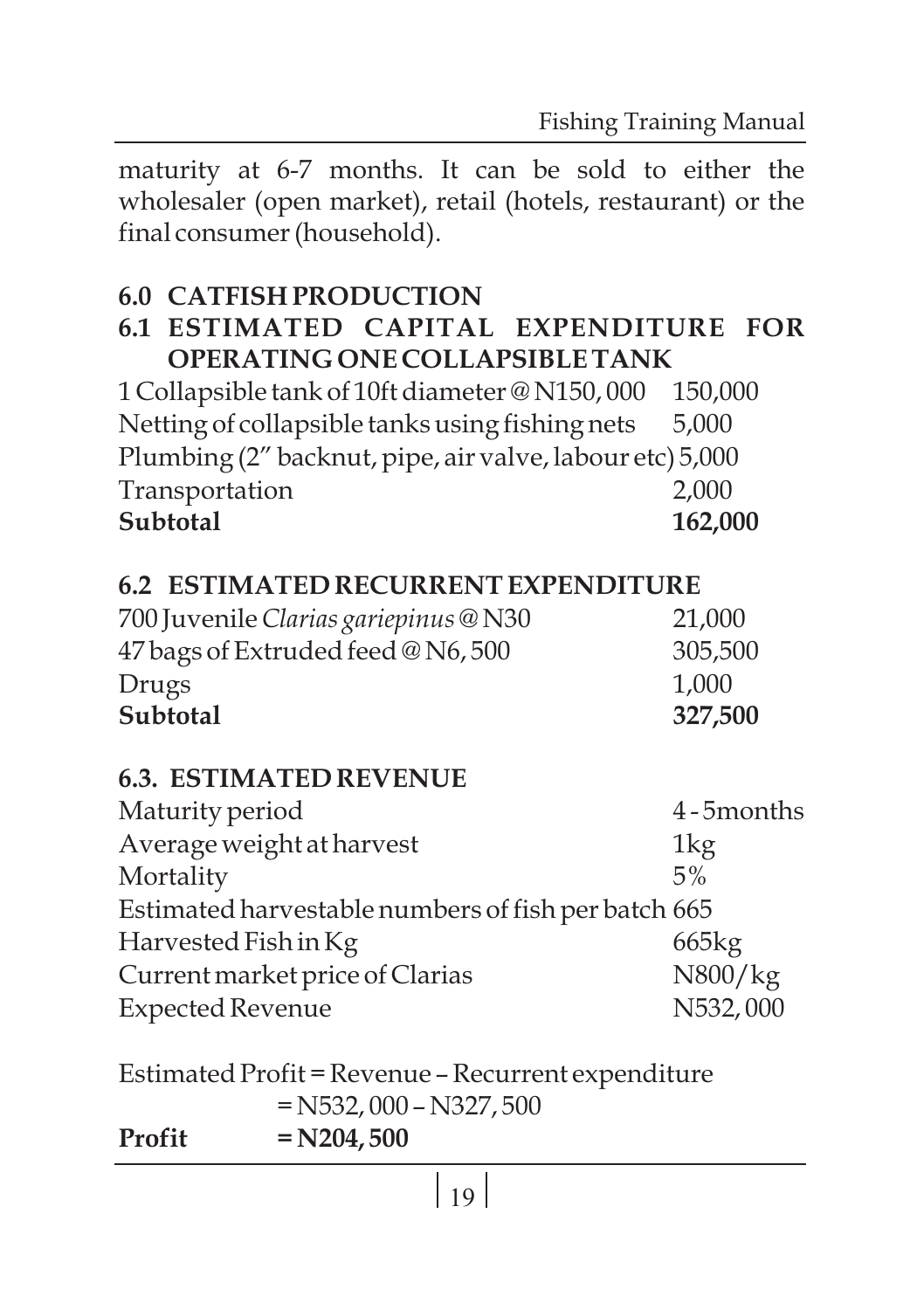#### **MODULE 2: FISH PROCESSING AND VALUE ADDITION**

#### **1.0 INTRODUCTION**

Fish is one of the proteins that need careful handling. This is because fish spoils easily after capture due to the high tropical temperature which accelerates the activities of bacteria, enzymes and chemicals oxidation of fat in the fish. Due to poor handling about 30-50% of fish harvested are wasted in Nigeria which is estimated to be 10 to 12 million tons per year. These losses could be minimized by the application of proper handling, processing and preservation techniques.

- Post- harvest fish lose refers to fish that is either discard or sold at a relatively low price because of quality deterioration.
- It also means that less fish is available to consumer and whom are supplied low quality fish and fish product
- The preservation of fish such as salting, drying, freezing, smoking is geared to reduce the fish postharvest losses by limiting bacterial activities between
- ·harvest and human consumption. Technologies for fish preservation is to encourage at different stages of handling such that whatsoever surplus that are not taken up for immediate consumption in the fresh form can be processed for increased shelf life and thereby preventing spoilage,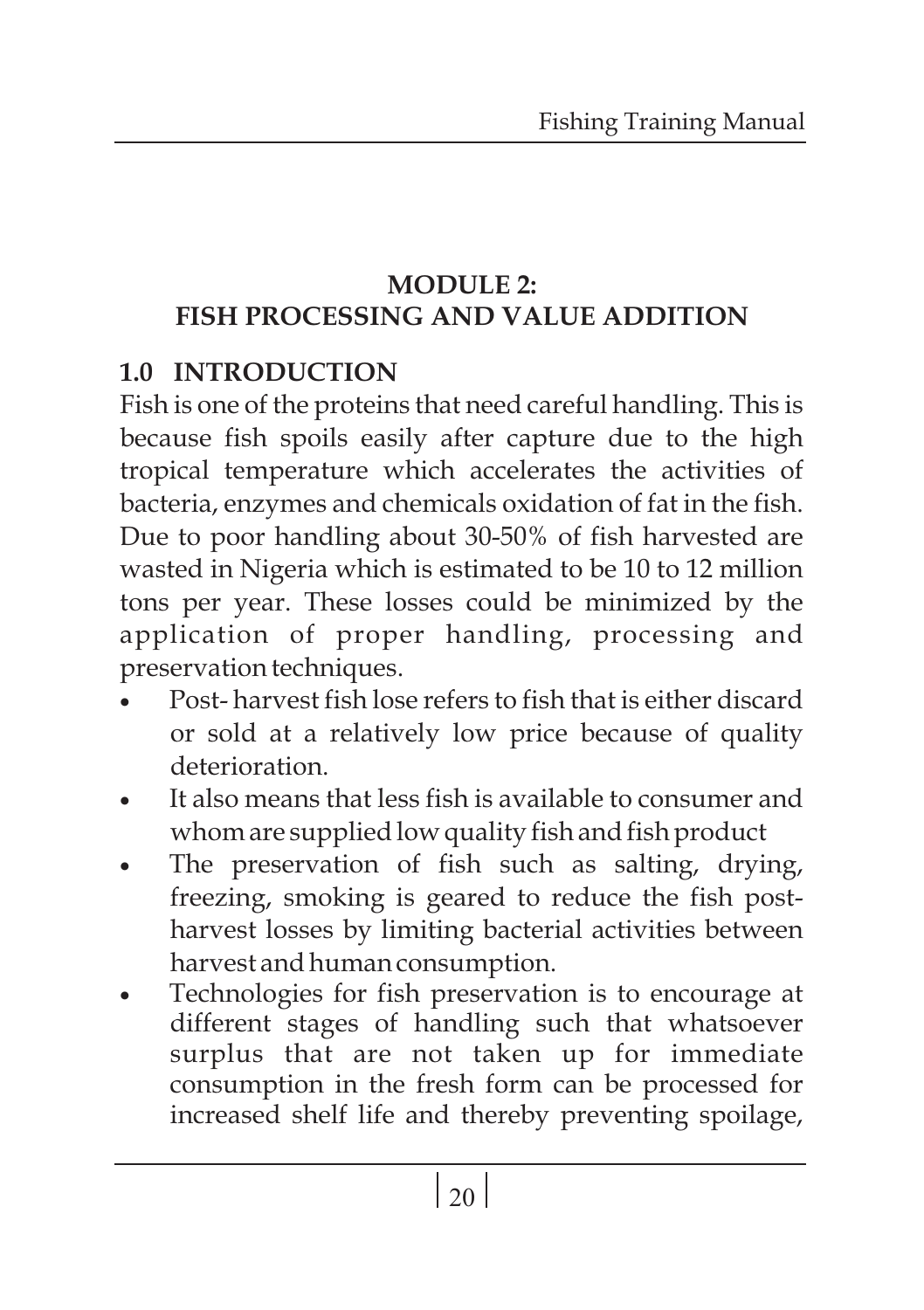- ·glut and loss of income to the farmer. Preservation of fish does not just increase its shelf life, the taste differs and also make the fish to be used in different way which might not have been possible
- ·different way which might not have been possible In its fresh form such as in stew or sauce. Drying is one of the oldest methods, through sun drying or applying fire.

#### §**1.1 DIFFERENT METHODS OF FISH PRESERVATION**

- BRINE- SALTING
- §CORNING
- §DRYING
- §SMOKING
- §CANNING
- §COLD STORAGE

# **1.2 WHY FISH PROCESSING**, **PACKAGING,**

- Post harvest activities based on value addition.
- Post harvest activities based on value addition.<br>■ Consistent good profit and growth for the Operator/ Entrepreneur.<br>Fishisavailableall year round in preferred taste to the consumer.
- 
- §Fishisavailableallyearroundinpreferredtastetotheconsumer. Available aquaculture fish/packaging materials to
- §guarantee full capacity utilization. Generate marketing activities.
- **1.3 PROCESSING, SMOKING, COOLING AND PACKAGING**

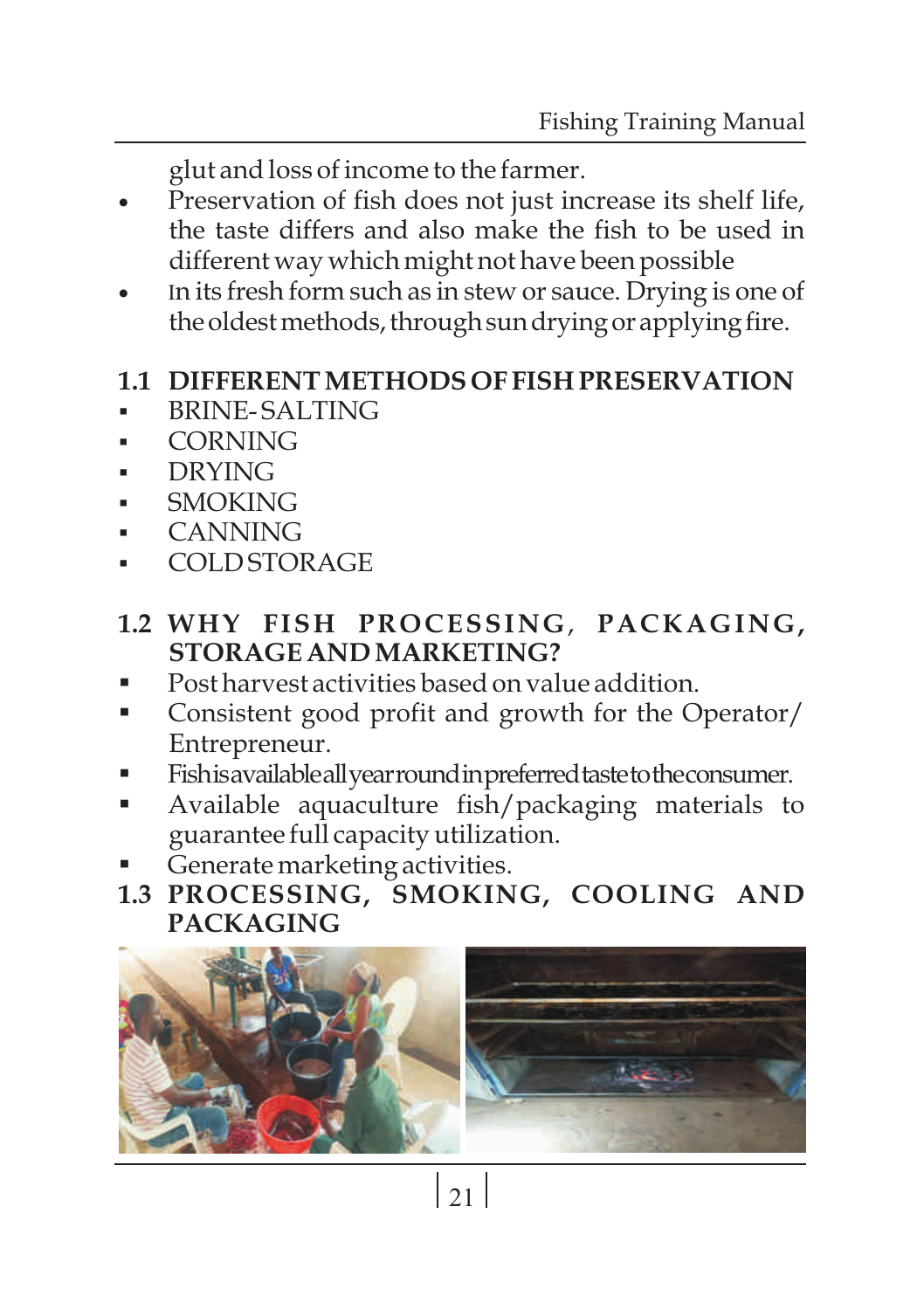#### Fishing Training Manual



 **A FLOW CHART OF SMOKING FISH**

#### **1.4 CONSUMABLES**

- Processing materials Salt, Ginger, Scent leaves, Charcoal, kerosene.
- Packaging materials-Labels, DIOTHENES, Cartons, Sellotape, Gum
- Cleaning-Chemicals / soaps.
- ·Towels

#### **2.0 DIFFERENTSOURCEOFHEATFORFISHCOOKING**

The heat source in fish smoking determines the intensity of dryness experienced in the smoked fish. The taste of the fish differs depending on the source of heat, the following listed below are the most used material for smoking fish;

- Firewood; Please note that firewood and sawdust (as in briquette) is to be avoided because the two generate a lot of smoke which contain high PAH (Polycyclic Aromatic hydrocarbon) that is very toxic to human health.
- ·Charcoal
- Cooking Gas
- **Briquette**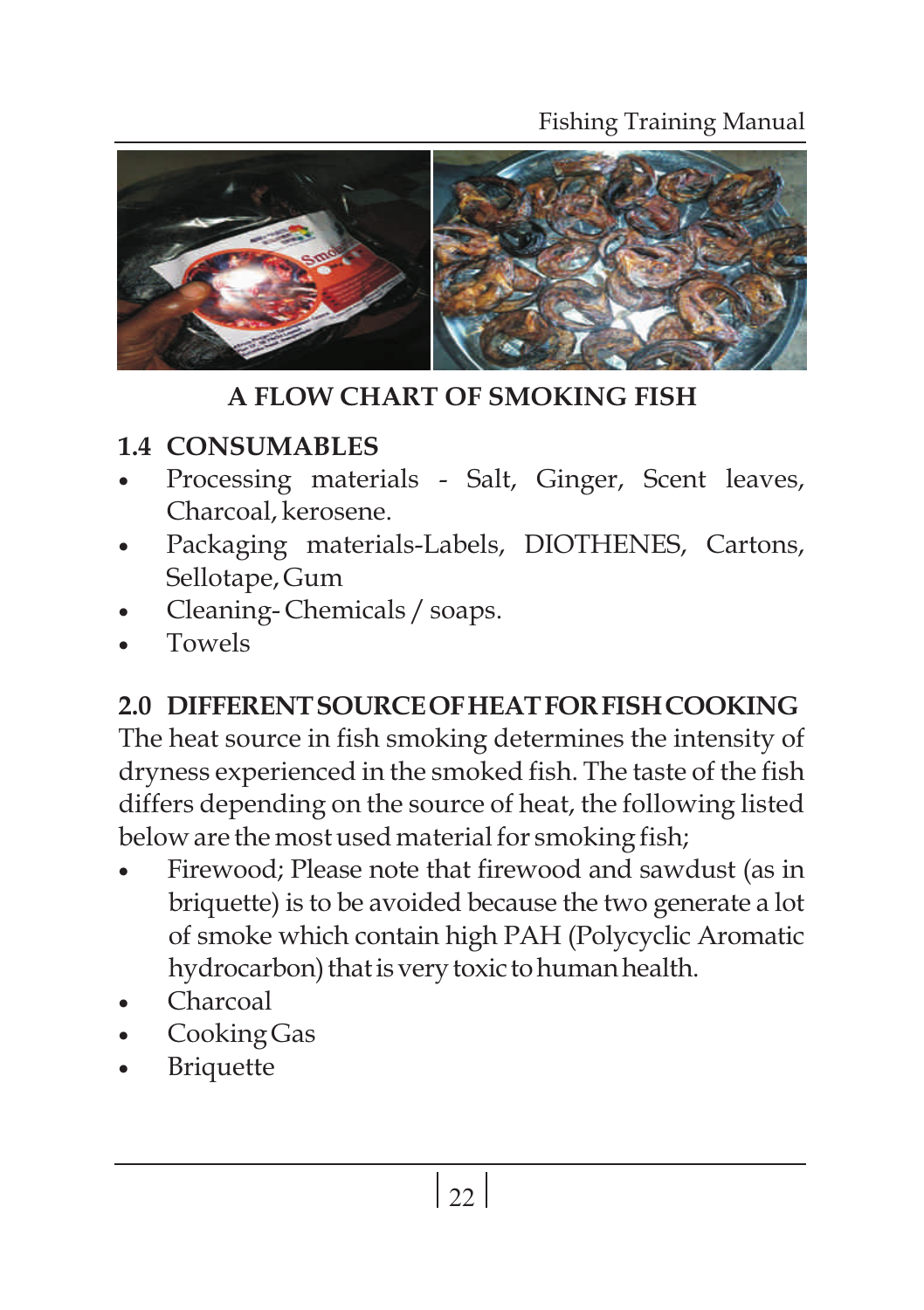# **2.1 GUTTING**

Gutting is the removal of the intestines of the fish. Gutting should be carried out on fish no matter what method of preservation is going to be applied. Gutting and washing of fish helps to prevent bacterial attack before and during processing, preservation and storage.

# **2.2 WASHING**

Washing is the act of using solvent (preferably water) to remove dirt or debris of any size from an object. The intent is to make the product dirt/debris free. Some raw materials undergo this process to be considered as finished products e.g. fresh vegetables and fruits. The importance of washing cannot be over emphasized. Washing helps to reduce the presence of physical, chemical and biological contaminants.

# **2.3 DRYING**

This is the most important process in value addition. Drying involves the gradual removal of water from a product as a result of heat. Drying could be done naturally or artificially. Natural drying involves the use of sunlight, which is common in rural areas where cassava pallets or yam pallet and other crops are dried. This method is cheap but the end product might not be good quality as drying in open space invites rodents, animals and also dirt causing health issues. Artificial drying involves the use of alternative source of heat apart from sunlight. The heat systematically extracts moisture from the product until a desired result is attained. There are many types of smoking kilns, each of which is adapted to suit local conditions. However, every kiln has two major compartments,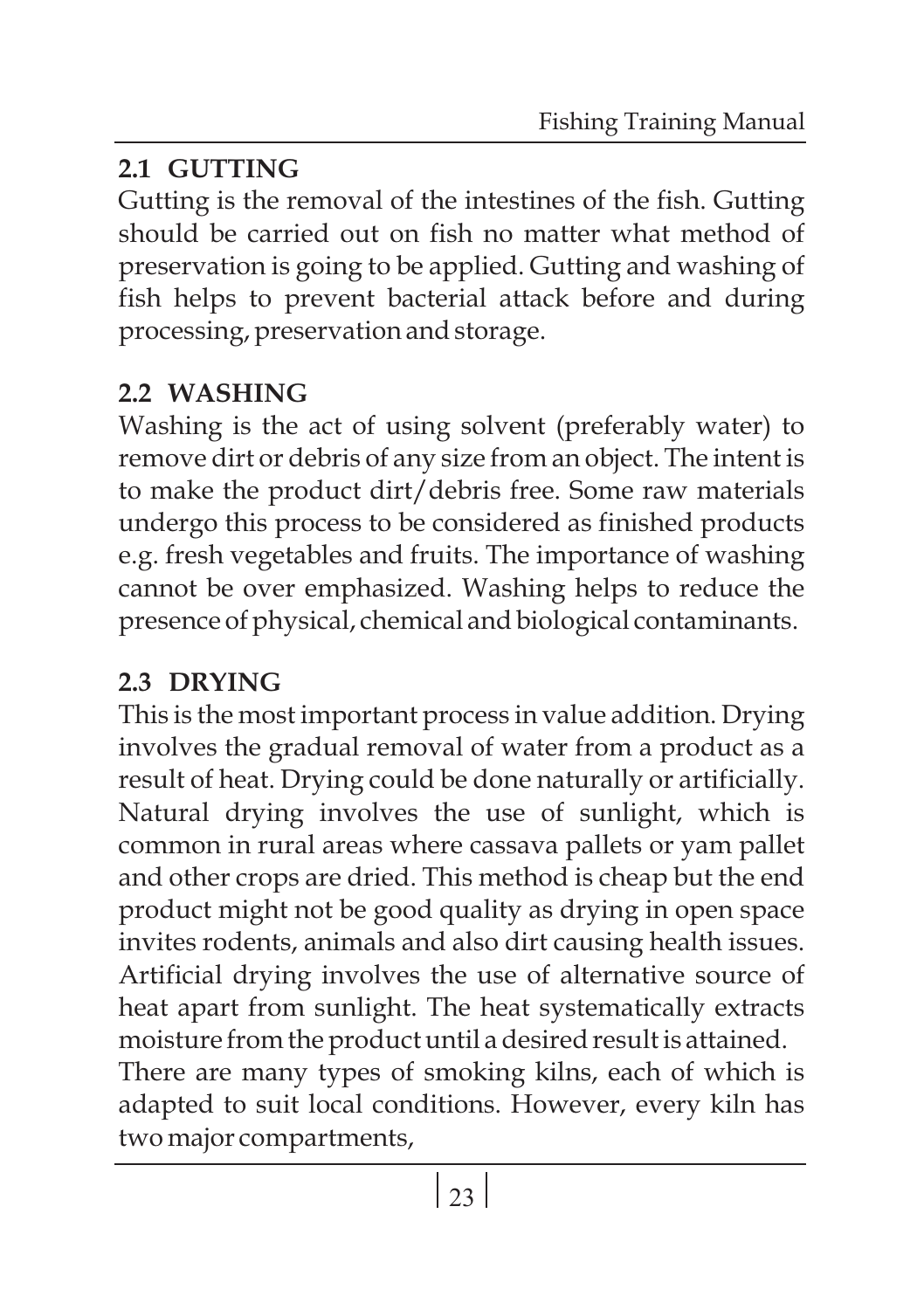- The smoke generator
- The smoking chamber

#### **2.4 DIAGRAM OF A SMOKING KLLIN AND SMOKING CHAMBER**



# **2.5 MAINTENANCE OF SMOKING KLIN**

Frequent cleaning and maintenance of smoking klin can guarantee normal performance and longer life span.

- ·Test run before first use.
- Ensure the smoking chamber cools before closing doors after use.
- Grease the trays to prevent sticking during usage.
- When the fish are properly smoked withdraws the source of heat, unload and allow cooling.
- Always clean the smoking cabinet immediately after use with soapy water.
- When inspecting the fish being smoked, avoid peeping into the cabinet immediately it is opened.
- Use hand gloves or protective materials when removing the hot trays.
- ·Maintain a high level of hygiene at all times.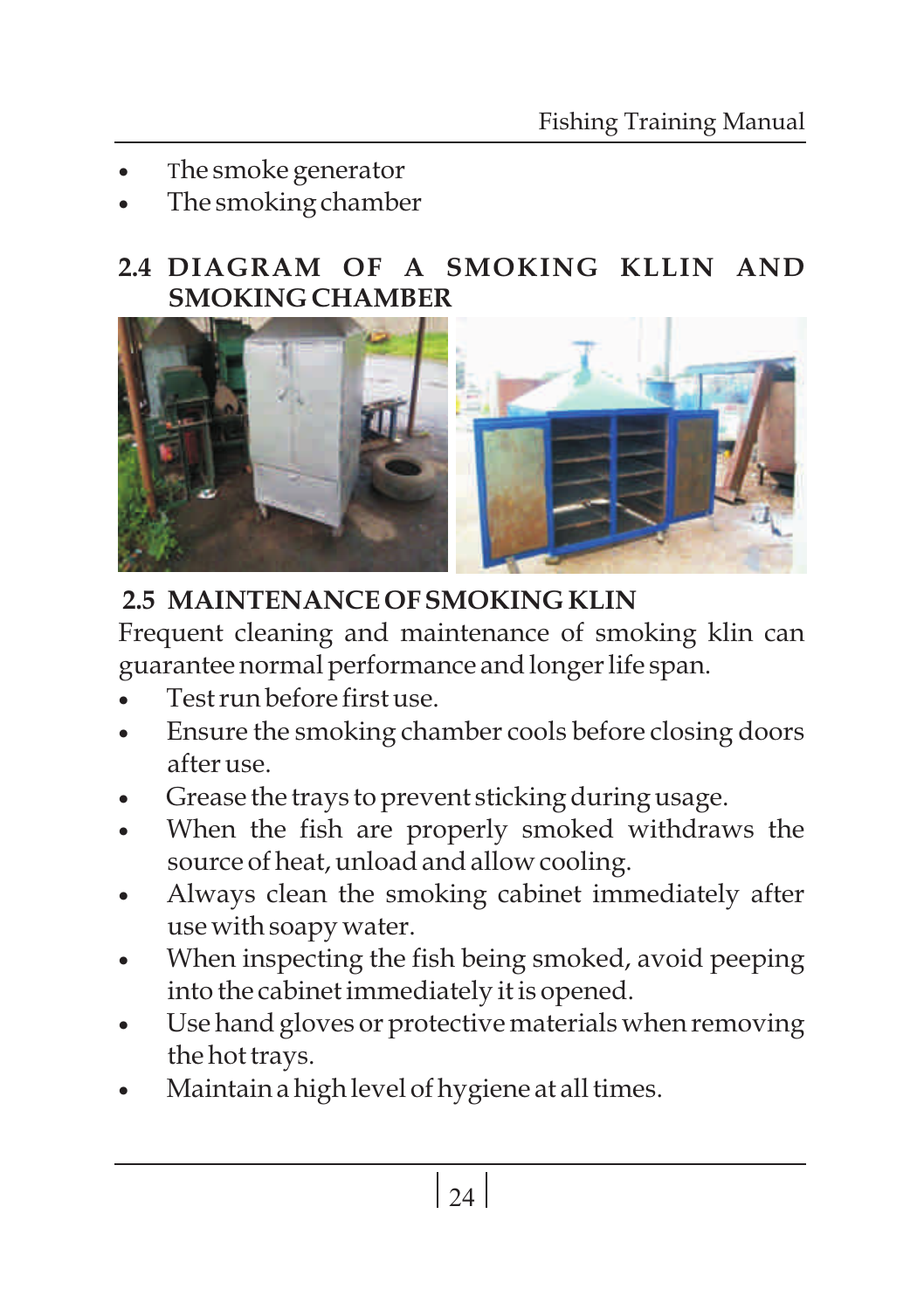## **2.6 HYGIENE ISSUES**

- Personal hygiene and dressing
- Environmental cleaning and drainage
- Management of waste (solids  $&$  effluents)
- Sanitation of Factory and equipment (daily, weekly and periodic )
- Sourcing of the right and mixing of cleaning materials.
- Health hazards / Medicals and periodic test
- ·Fumigation

# **2.7 FISH SPOILAGE/DAMAGE**

Common causes of loses are microbial decay due to bacterial, moulds and insect infections expressed from

- Poor pre-drying hygiene
- ·Uncoordinated drying stage
- Post drying stage infections
- Fragmentation due to poor handling/delivery

#### **2.8 PREVENTION**

- Be confident of the quality and freshness of fish to be processed.
- Dry to a low moisture content-15% or less to inhibit bacterial growth and mold.
- The total time and the proportion spent at each stages will be depend on the species, size and fat content of the fish and the kind of product intended.

# **3.0 COST BENEFIT OF SMOKE DRIED CATFISH**

# **A. Estimated Cost**

- $1^1_{/2}$  bags of charcoal @ N 3,000 per bag N4,500
- $\frac{1}{2}$  cags of charge of N37,000 per bag N47,000<br>•  $\frac{200 \text{kg of Live Catfish @ N700 per kg}}{140,000}$